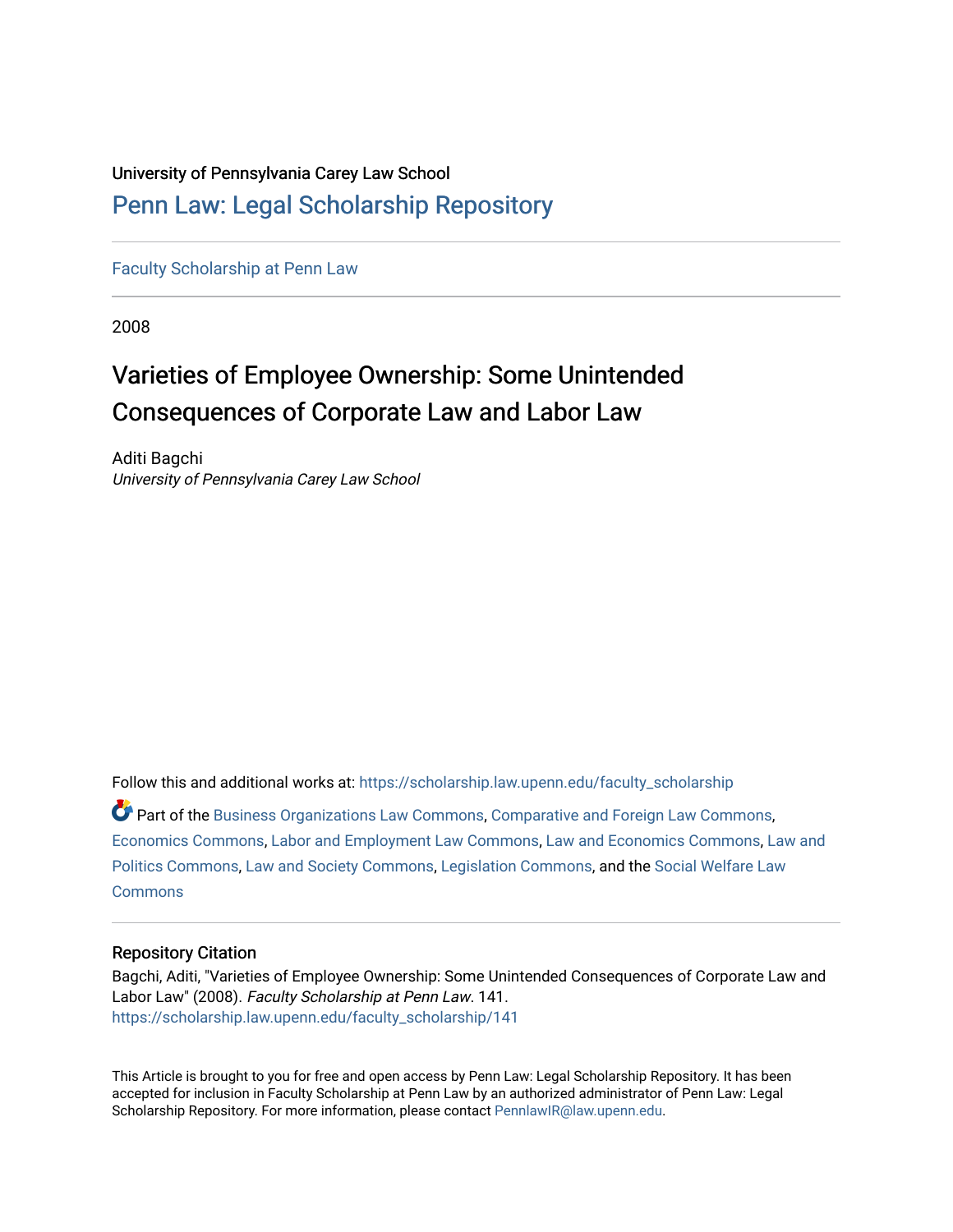# **VARIETIES OF EMPLOYEE OWNERSHIP: SOME UNINTENDED CONSEQUENCES OF CORPORATE LAW AND LABOR LAW**

Aditi Bagchi\*

# I. INTRODUCTION

Employee ownership has ideological cachet in all advanced industrialized democracies. For many observers, the principle of selfgovernance underlying political democracy extends to the economic sphere. All institutions essential to the basic structure of society must be consistent with the norms of moral equality and autonomy. Since corporations allocate income in a market society, and thereby distribute the resources by which individuals pursue their various notions of the good life, corporate structures are a part of the basic structure of society.<sup>1</sup> Accordingly, corporate decision-making and its resulting income allocations should be governed by the same fundamental principles of moral equality and autonomy that are the object of consensus in the political sphere.<sup>2</sup>

 <sup>\*</sup> Assistant Professor, University of Pennsylvania Law School. Many thanks to Henry Hansmann, Vik Khanna, participants at the Michigan-Illinois Comparative Law Workshop and members of the Wharton Labor Group, for their comments and suggestions.

 <sup>1.</sup> *See* JOHN RAWLS, A THEORY OF JUSTICE 6-7 (rev. ed. 1999) ("[T]he primary subject of justice is the basic structure of society, or more exactly, the way in which the major social institutions distribute fundamental rights and duties and determine the division of advantages from social cooperation. . . . Taken together as one scheme, the major institutions define men's rights and duties and influence their life prospects, what they can expect to be and how well they can hope to do."). Rawls himself does not discuss whether employee ownership is necessary to comply with the difference principle, his second principle of justice.

 <sup>2.</sup> *See* ROBERT A. DAHL, A PREFACE TO ECONOMIC DEMOCRACY 83 (1985) (arguing that the people are "entitled to decide by means of the democratic process how economic enterprises should be owned and controlled in order to achieve, so far as may be possible, such values as democracy, fairness, efficiency, [and] the cultivation of desirable human qualities . . . ."); William Forbath, *Why is this Rights Talk Different from all Other Rights Talk? Demoting the Court and Reimagining the Constitution*, 46 STAN. L. REV. 1771, 1785- 90, 1793-804 (1994) (discussing the development of the argument for *economic* democracy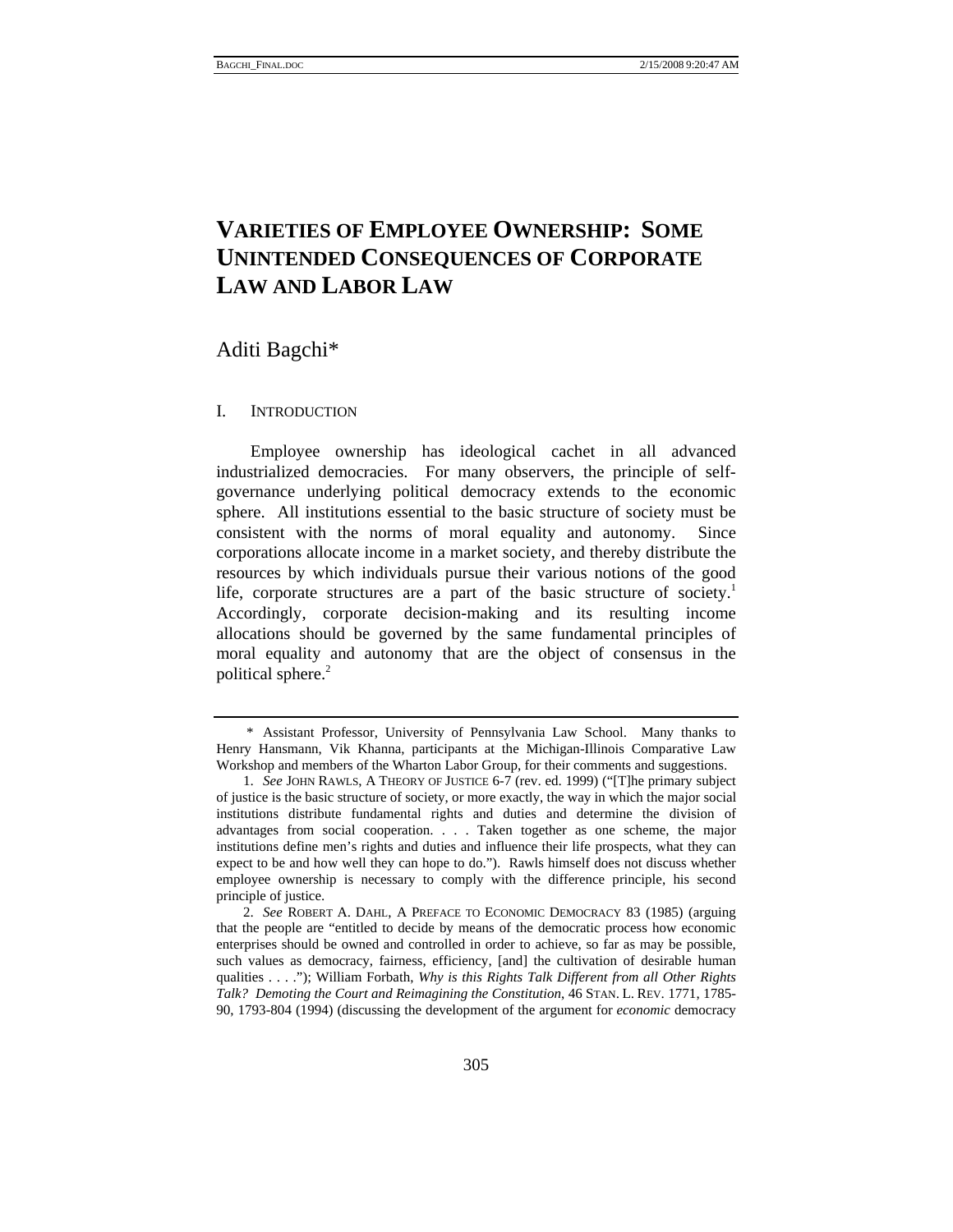For other commentators, employee ownership has a primarily instrumental value. Employee ownership may help cultivate the virtues of independence and self-respect and may foster broader economic understanding. These in turn may enable citizens to exercise their political rights more wisely.<sup>3</sup> In this view, the foundations of a republic are more secure when citizens own the means of their livelihood. Another instrumental view of employee ownership is perfectionist, in that the virtues attendant to employee ownership are deemed inherently good and worth promoting.<sup>4</sup> Finally, in the utilitarian view, employee ownership benefits the general economy by promoting worker productivity, $5$  or at least the welfare of employees, who are expected to enjoy a greater proportion of firm profits when they are co-owners.<sup>6</sup>

Despite the multiple grounds on which individuals, groups, and political parties might wish to promote a program of employee ownership, only a fraction of employees in the United States holds any substantial ownership interest in their place of work. Professor Henry Hansmann has attributed the limited success of employee ownership to decision-making problems that are endemic to that corporate form. Indeed, employee ownership has many advantages and disadvantages that are similar in all countries, regardless of the national system of corporate and employee governance of which it is a part.<sup>7</sup> However, the limits of employee

in American history). *But see* David L. Gregory, *Lessons from Publius for Contemporary Labor Law*, 38 ALA. L. REV. 1, 16-28 (1986) (arguing that constitutional republicanism is incompatible with excessive workplace democracy).

 <sup>3.</sup> *See, e.g.*, Joshua Cohen, *The Economic Basis of Deliberative Democracy*, 6 SOC. PHIL. & POL'Y 37 (1989).

 <sup>4.</sup> *See, e.g.*, Jon Elster, *Self-Realization in Work and Politics: The Marxist Conception of the Good Life*, 3 SOC. PHIL. & POL'Y 97 (1985).

 <sup>5.</sup> *See* H.R. REP. NO. 96-1000, at 3 (1980) (House Report on Small Business Employee Ownership Act of 1980) ("[E]mployee-owned firms are more profitable and more productive than conventional firms . . . ."). *But see* Joseph Blasi et al., *Employee Stock Ownership and Corporate Performance Among Public Companies*, 50 INDUS. & LAB. REL. REV. 60, 61 (1996) (discussing "free-rider problems among employees [that] limit the incentive effects of group-based reward systems . . . .").

 <sup>6.</sup> *See* 129 CONG. REC. 33, 818 (1983) (statement of Sen. Russell Long proposing the Employee Stock Ownership Act of 1983) ("If we continue to rely solely on traditional techniques of finance, those techniques will continue to allocate productive credit primarily to the already wealthy. . . . We need to be able to show people all over the world how the increasing prosperity of our private property economy spreads out and reaches Americans in all walks of life.").

 <sup>7.</sup> *See* Henry Hansmann, *When Does Worker Ownership Work? ESOPs, Law Firms, Codetermination, and Economic Democracy*, 99 YALE L.J. 1749, 1759 (1990) ("The pattern of worker ownership seen in the United States is roughly duplicated in other market economies: The types of industries in which worker-owned firms are found, and the structures those firms assume, are remarkably similar everywhere."). Although employee ownership is common among service professionals, it is limited among low-income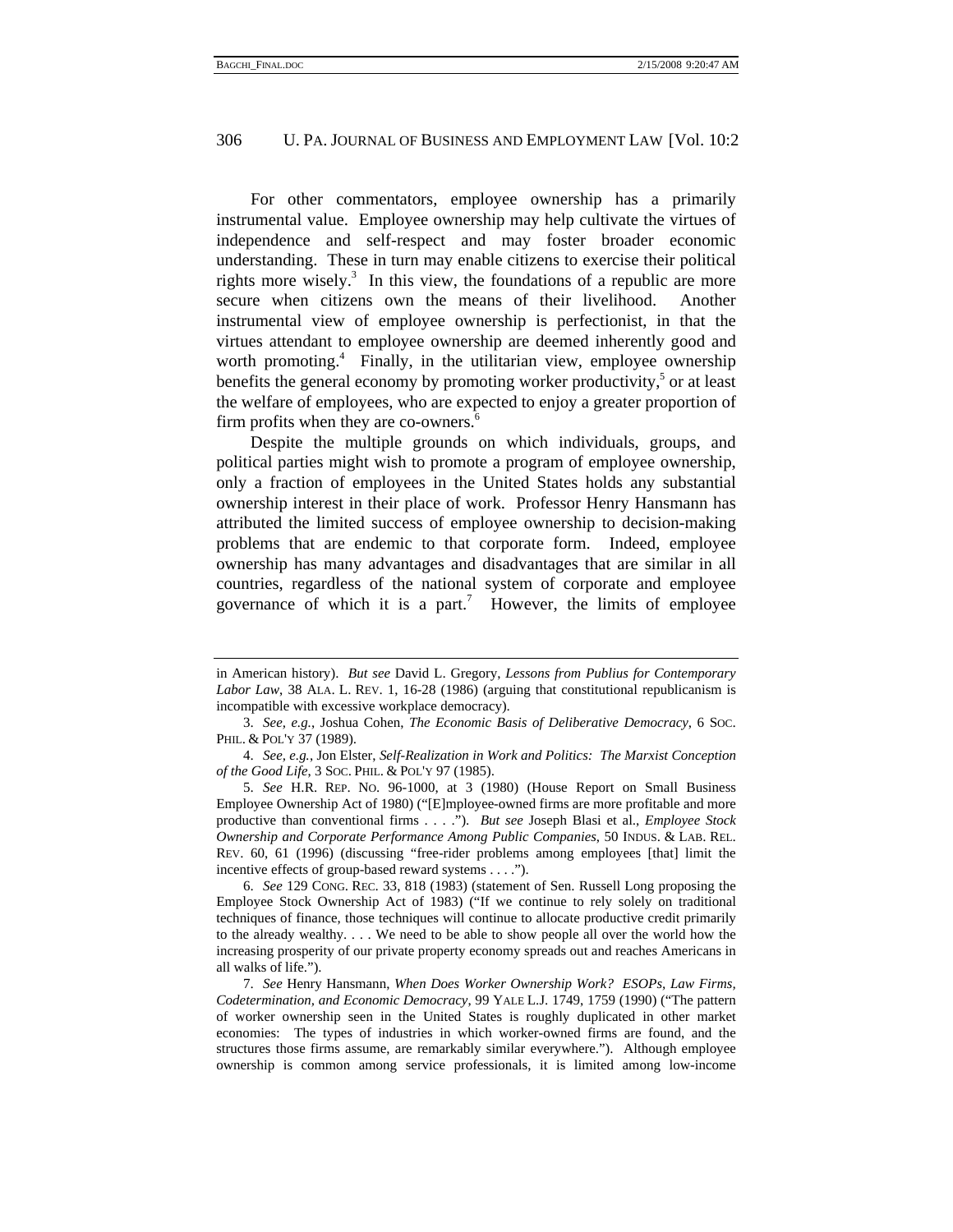ownership cannot be deduced *a priori*. Employee ownership varies considerably across institutional environments.<sup>8</sup> In this Article, I compare its development in the United States, Germany, and Sweden and show that the institutional background—in particular, the existing body of corporate and labor law—against which a program of employee ownership arises significantly determines its course.

Employee ownership among low-wage workers has only arisen on any significant scale as the intended result of a legislative program. Such a program might be coercive, as in Germany and Sweden, or incentive-based, as in the United States. Either way, it is not possible to treat an existing form of employee ownership as a winning model in any but the strictly political sense; it is not the product of competition among models of employee ownership, let alone competition among the full range of corporate forms. As such, to explain the model of employee ownership pursued in each country, one must look less to the merits of the model as a whole and more to the marginal gains and losses generated for the relevant political interests.

Since these programs were not designed to overhaul whole structures of corporate governance, the range of employee ownership models available in each case was significantly constrained. Existing patterns of corporate governance influenced which forms of employee ownership were most desirable to the relevant political actors. Since labor has played very different roles in the corporate governance of large firms in the United States, Germany, and Sweden, employee ownership looks very different in each country.

Two important features of employee ownership vary. First, ownership of a firm may entail either control over management or the capture of residual earnings. Second, ownership may vest in employees either as individuals or as a collective. Neither of these features is binary. Ownership may encompass residual earnings and control; or, as is more likely in the context of employee ownership, ownership may encompass capture of *some* residual earnings and *some* control over management. In practice the capture of residual earnings and control over management are not easily distinguishable. Control may secure more regular access to firm profits than a legal right to residual earnings standing alone.<sup>9</sup> Similarly,

workers, especially in the manufacturing sector. *See id.* at 1758. In this Article, I focus on the extension of employee ownership outside the regular capitalist class.

 <sup>8.</sup> My focus is on the differences between the institutional environments in which programs promoting employee ownership operate. Other environmental differences will affect the viability of employee ownership in a given firm, including sectoral variations in the factors considered *infra* in Part II and the degree of cultural homogeneity in a workforce.

 <sup>9.</sup> For example, employees may use control to obtain employment security. *See* KATRINA V. BERMAN, WORKER-OWNED PLYWOOD COMPANIES: AN ECONOMIC ANALYSIS 228 (1967) (examining the striking example of the plywood industry where workers enjoy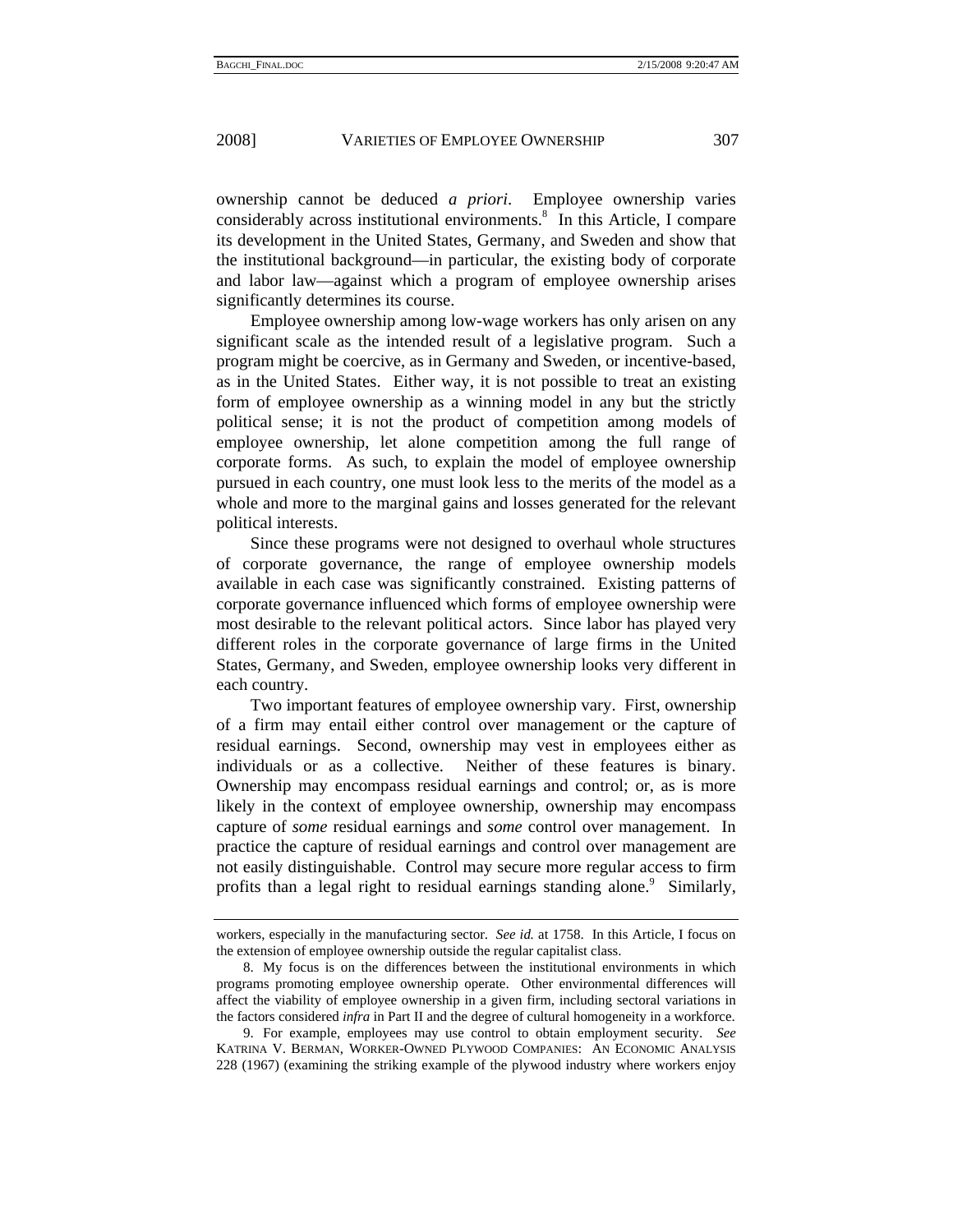without legally mandated lines of control, as provided to regular shareholders, residual earning rights are in jeopardy.<sup>10</sup> Although it is sometimes ambiguous whether a particular form of control amounts to ownership, the property status of residual earnings rights are also sometimes vague. $11$ 

The second feature of employee ownership, namely, its individualistic or collective character, is similarly complex. Employee ownership may create some property rights in the individual that are realized only after the employee has achieved a long tenure or even retirement. In the meantime, these rights may be administered by a group trust. Thus, the two variations on each factor—earnings/control and individualism/collectivism—are only axes along which different forms of employee ownership can be placed. Understanding employee ownership in these terms avoids an arbitrary threshold of ownership or control above which workers are owners and below which they are mere "partial" owners.

I will argue that the role of workers in corporate governance prior to a program of employee ownership helps explain the form that employee

[t]he existence of a positive price for the shares of any operating plywood cooperative, even when it is paying and has been paying shareholders wages below union scales, would indicate that return on the share as a financial investment is not an important consideration to a share buyer. What the share buyer is buying is probably security of employment, not a financial return.

#### *Id.*

 10. *See* MARTIN CARNOY & DEREK SHEARER, ECONOMIC DEMOCRACY: THE CHALLENGE OF THE 1980S 109 (1980) (arguing that because employees lack control over their share votes in ESOP funds and because young workers are more willing to offer wage concessions to protect pension investments, employers may actually gain leverage over employees by playing on divisions between older and younger workers—the latter will be increasingly willing to offer wage concessions to protect pension investments); ROBERT F. FOERSTER  $&$ ELSE H. DIETEL, EMPLOYEE STOCK OWNERSHIP IN THE UNITED STATES 9 (3rd prtg. 1929) (discussing how employers can use the long vestiture periods in employee stock plans to diminish labor turnover).

 11. For example, one scholar finds it likely that "the distinction between 'profit sharing' and 'employee ownership' is not as large as previously thought . . . ." Joseph R. Blasi, *The Development and the Future of Employee Ownership in the Publicly Traded Corporation*, *in* THE EXPANDING ROLE OF ESOPS IN PUBLIC COMPANIES 195, 203 (Karen M. Young ed., 1990). Most profit-sharing plans are in fact deferred profit-sharing plans, and deferred profit sharing trusts hold more outstanding corporate stock than ESOPs. *But see* LOUIS O. KELSO & MORTIMER J. ADLER, THE CAPITALIST MANIFESTO 192 (1958) ("There is a profound difference in principle between laboristic profit-sharing and capitalistic equitysharing. The former provides only an income or supplement to income for the worker to live on when he ceases to earn wages. The latter enables the worker gradually to shift, over the period of his employment, from absolute dependence on toil as the source of his income to dependence, in a substantial degree, on his ownership of a capital interest.").

control and residual rights but appear to value primarily the former). Berman found that shareholders in plywood cooperatives seemed to be purchasing employment security rather than financial returns, since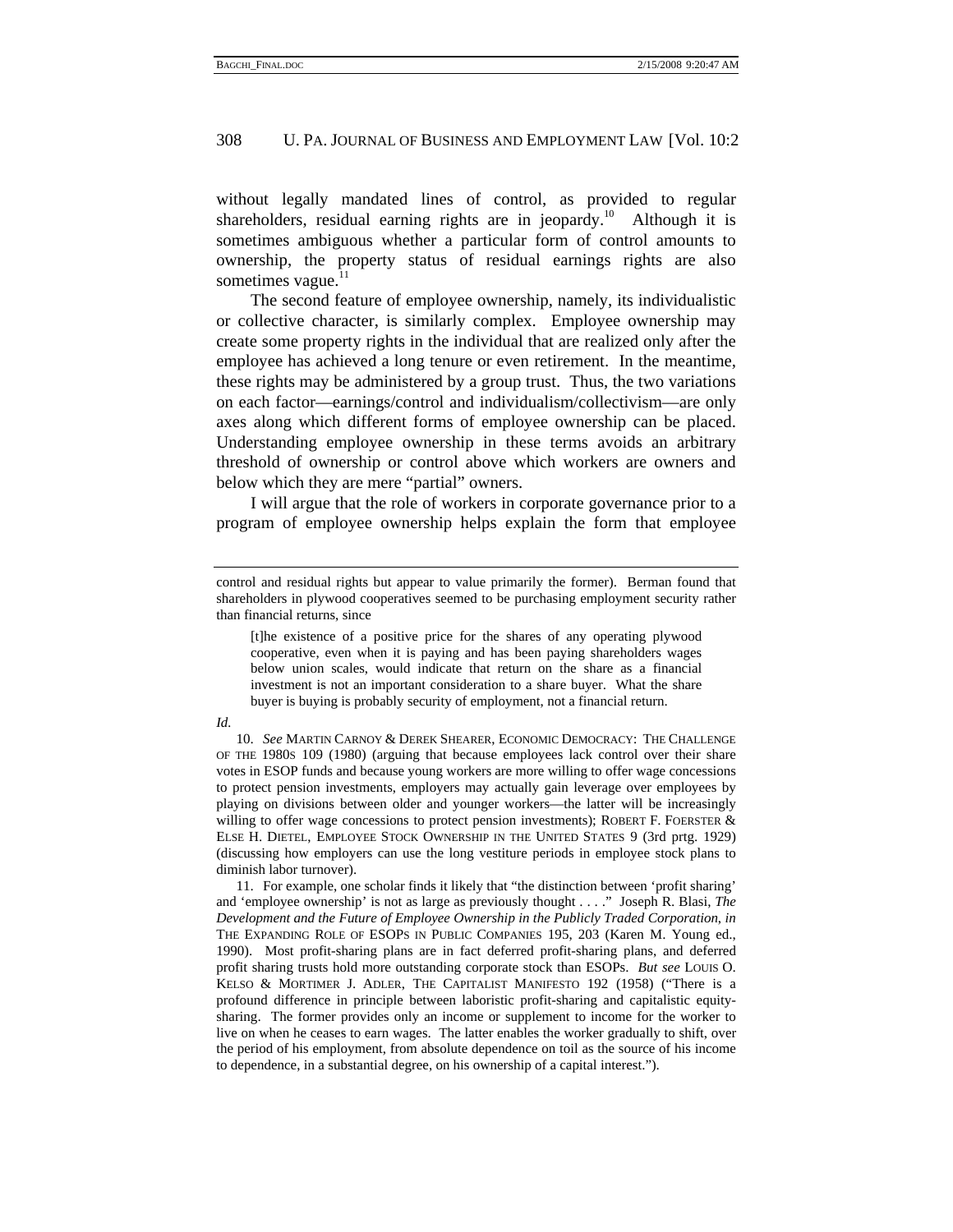ownership ultimately takes. Although it is important to understand the advantages and disadvantages of various complete structures of ownership, no legislative program starts from scratch. Background institutions determine the cost of worker control over management, the cost of collective decision-making, and the expected gains from risk-bearing. Workers and their representative organizations push for, or allow, only those employee ownership programs that secure what is absent, but feasible, in light of their existing range of tools. In those political conditions under which employee ownership is a viable program, employee ownership legislation can only augment, not revise, the present institutional resources of organized labor.

Where workers have arm's-length, weak contractual relationships with their firms, as in the United States, we can expect employee ownership to focus on residual earnings and to vest in individuals. Unions lack the power to reliably secure residual income on their own, and they do not have the capacity to mediate heterogeneous worker interests (nor the political influence to convince legislators otherwise).<sup>12</sup> If unions cannot be trusted to adequately represent the interests of all workers, workers have no agent other than management to exercise control on their behalf. In contrast, where unions already have deep and unquestioned influence over the regulation of the employment relationship through sweeping industrywide bargains, as in Germany, we can expect employee ownership primarily to enhance employee control. Unions are already able to secure through collective bargaining their share of profits in the form of wage increases and pension benefits. They have the most to gain by effectively expanding the scope of their bargains. Employee ownership in Germany therefore takes the form of control rights and is manifest in works councils and supervisory board participation. Control is usually vested in union representatives, who are elected on a firm-wide basis but have industrywide ties. Worker conflicts of interest are handled no more or less problematically than the law anticipates elsewhere in the labor code. In Sweden, the national union confederation and its political ally, the Social Democratic Party, have long used macroeconomic policy to exact significant influence over the microeconomics of private firms. The Swedish program of employee ownership therefore sought control, first through local union power and codetermination, and later through wage earner funds. The collective fund approach was adopted because individual

 <sup>12.</sup> These generalizations about unions and collective bargaining in the United States clearly do not hold true for all firms. However, general patterns are what matter for a legislative program to promote employee ownership. Had the most powerful unions dominated the legislative process behind employee ownership, then their experience—rather than the general experience—might matter. But unions were not important to the legislative impetus behind ESOPs.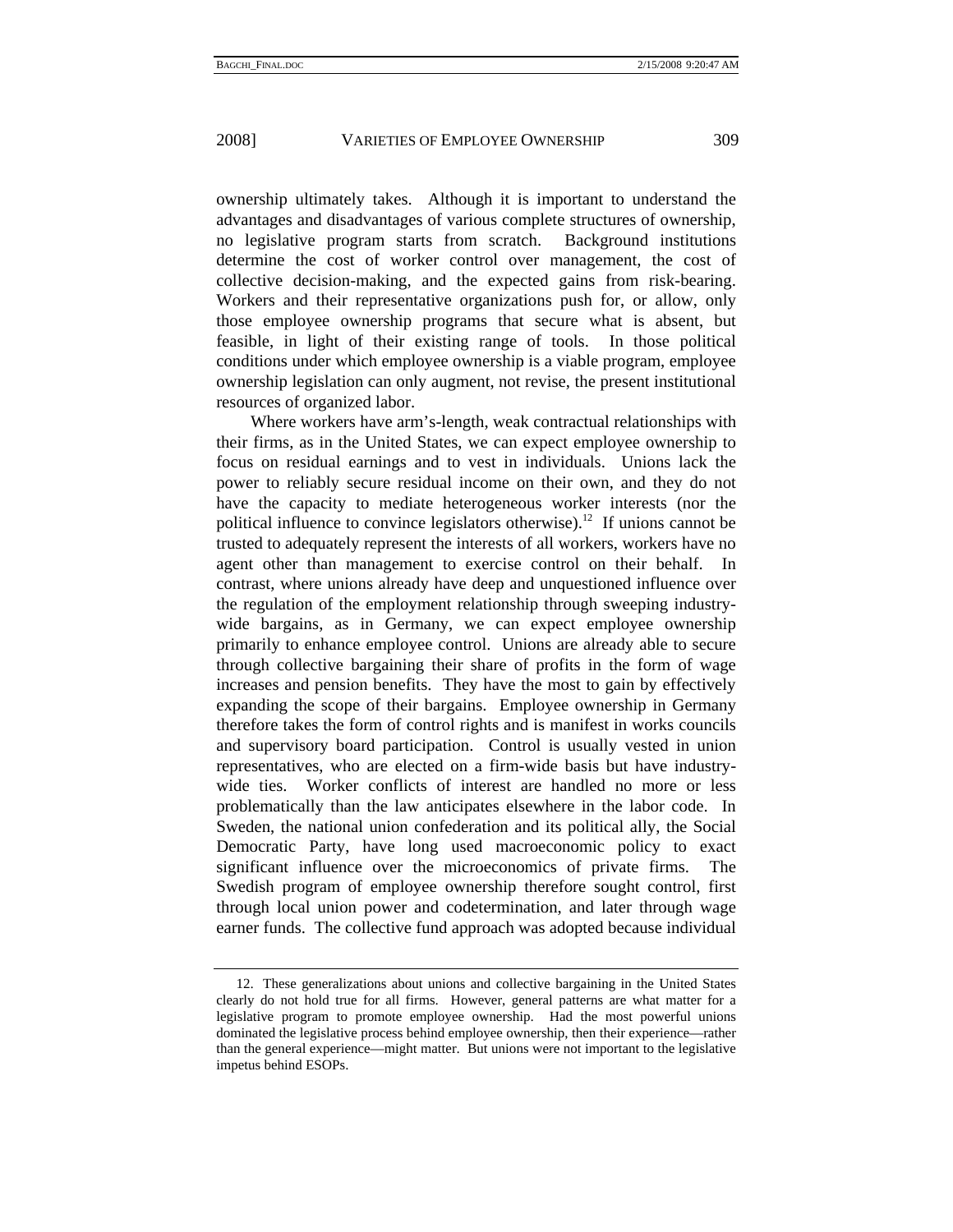residual earnings rights would undermine the central policies of the national labor movement. But collective employee ownership was beyond the political capacity of even the Swedish left. In the end, Swedish unions exercise managerial control in much the same way German unions do, but they achieved this power through legislative fiat rather than internal institutional adaptation.

We might account for the varieties of employee ownership by looking to the cultures that generate them. After all, employee ownership serves multiple purposes at once. It may reduce worker alienation and enhance job satisfaction; it may increase employment security and worker income and wealth; and in some cases, it might increase productivity. However, while any model of worker ownership serves some purposes more directly than others, it would be difficult to assign any singular purpose to the culture of employee ownership in any country. Even where the program ultimately adopted clearly favors some ends over others, the rhetoric of its advocates—not to mention the rhetoric embraced by the public at large, whose views must factor in any cultural argument—will embrace several goals simultaneously.13 It would be of dubious value, and probably arbitrary, to claim that economic democracy is more valued in one country while industrial democracy is more valued in another. It is probably safe to say that both economic equality and workplace participation are more valued in continental Europe than in the United States.<sup>14</sup> But even this assumption does not help explain why economic democracy appears to

 <sup>13.</sup> *See* DAHL, *supra* note 2, at 135 (stating that in the United States, where ESOPs create rights to residual earnings but allow little worker control, "we have a *right* to govern ourselves democratically within our economic enterprises"). Even those concerned with productivity embrace both purposes. If they endorse employee ownership at all, they do so on the grounds that employee ownership is efficient only when residual and control rights are combined. *See, e.g.*, JOHN LOGUE & JACQUELYN YATES, THE REAL WORLD OF EMPLOYEE OWNERSHIP 5-6 (2001) (referring to a study by the United States government's General Accounting Office, which found that the companies which combined employee ownership and employee participation improved their performance). It is not plausible to explain the limits of workplace participation in the United States by pointing to a culture in which "having a say" is not important.

 <sup>14.</sup> Arie Shirom suggests that even cooperatives formed between 1880 and 1935 in the United States were formed as defensive measures to gain employment security and attempt entrepreneurial success; they had nothing to do with the collectivist ideals associated with the European labor movement. Arie Shirom, *The Industrial Relations Systems of Industrial Cooperatives in the United States, 1880-1935*, 13 LAB. HIST. 533, 550-51 (2001). But the culture of collectivism may be more a product of, than an impetus for, collectivist institutions. For example, it might be that workers in Europe perceive their work to be a more essential aspect of their identity, and therefore have a greater autonomy interest in workplace control. Worker identities may be so constructed because corporatist associations in continental Europe have historically mediated individuals' relationships with society and the state.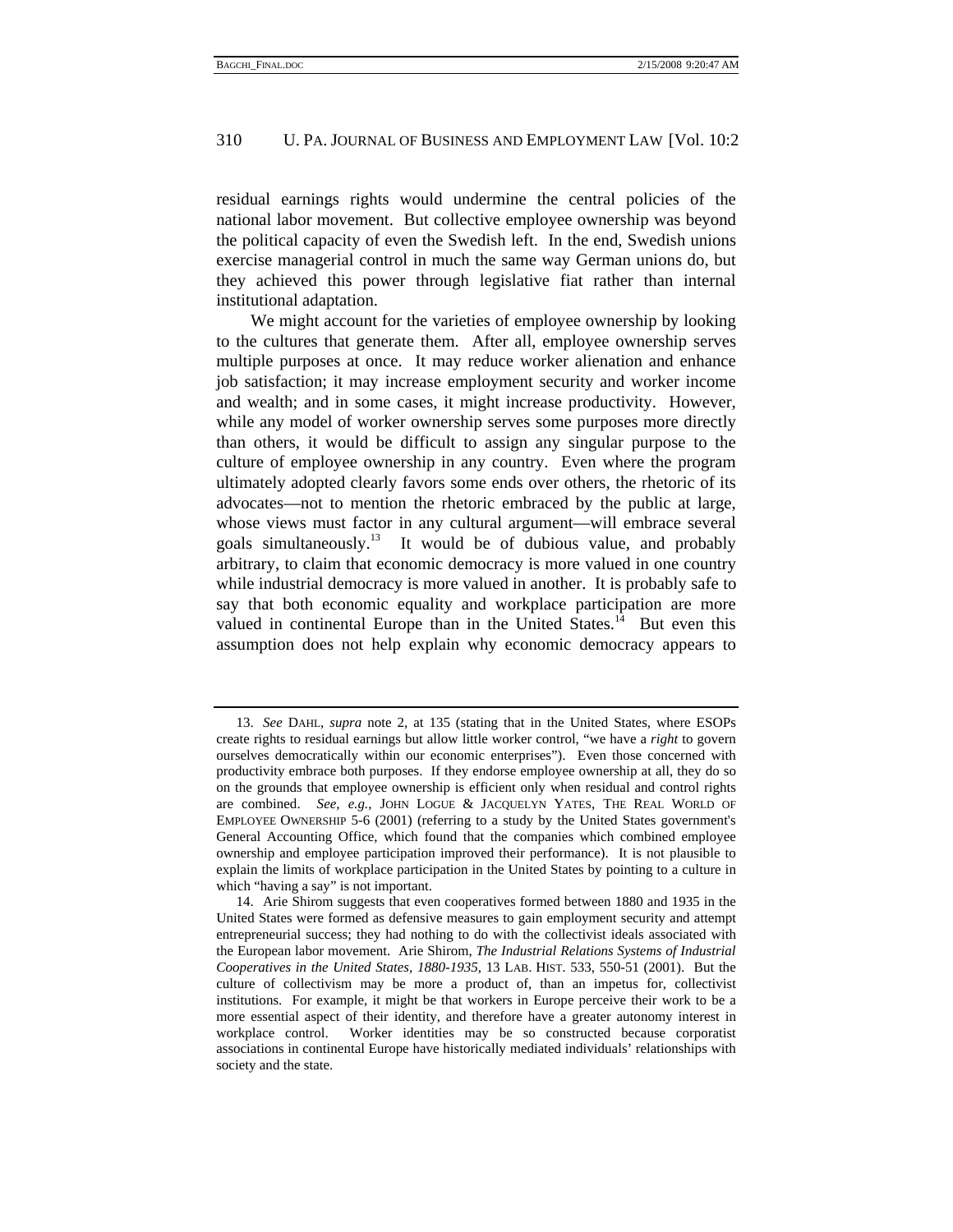motivate American employee ownership while industrial democracy appears to motivate German codetermination.

It may be that property rights are more sacred in the United States, and that Americans are therefore less willing to disaggregate shareholders' rights to residual earnings from their right to control the firm. But this is precisely because those with a right to intervene in the affairs of a firm are likely to divert the income stream to their favor. Why would a culture recognize the practical limits to disaggregation in one context, but find no discomfort in the disaggregation of residual rights and effective control in the context of Employee Stock Ownership Plans (ESOPs), where agency costs are likely to exceed those borne by shareholders vis-à-vis management?<sup>15</sup> In fact, there is cultural discomfort with the disaggregation of residual earnings from control in the context of ESOPs. To explain why only some discomforts manifest themselves in law, we need to look at the institutions that make some comforts more costly than others.

My argument progresses as follows. In Part II, I identify three features of existing corporate and labor arrangements that jointly determine the likely form and durability of a program of employee ownership. In Part III, I describe the disparate efforts to promote employee ownership in the United States, Germany and Sweden. I choose these three countries because the United States is the usual prototype of the classic liberal model of political economy, Germany is the classic prototype of the neocorporatist political economy, and Sweden is taken to represent the social democratic model.<sup>16</sup> In discussing the course of employee ownership initiatives in each country, I show how the features identified in Part II shape the selection of an employee ownership model and its viability. In my conclusion, Part IV, I suggest that employee ownership should be reassessed as a means by which to promote distributive justice and workplace satisfaction in the United States. There is nothing inherent in the notion of employee ownership that makes it a bad deal for workers, but given our present institutional resources, we may best serve at least our distributive objectives by encouraging share ownership more broadly.

#### II. BACKGROUND INSTITUTIONS AND THEIR INCENTIVE EFFECTS

Several aspects of the role of workers in the firm inform whether employee ownership legislation grants workers, individually or collectively, residual earnings rights or control rights.

 <sup>15.</sup> This is not inevitable but rather the consequence of strong legal protections for shareholders.

 <sup>16.</sup> *See* GØSTA ESPING-ANDERSEN, THE THREE WORLDS OF WELFARE CAPITALISM 192 (1990).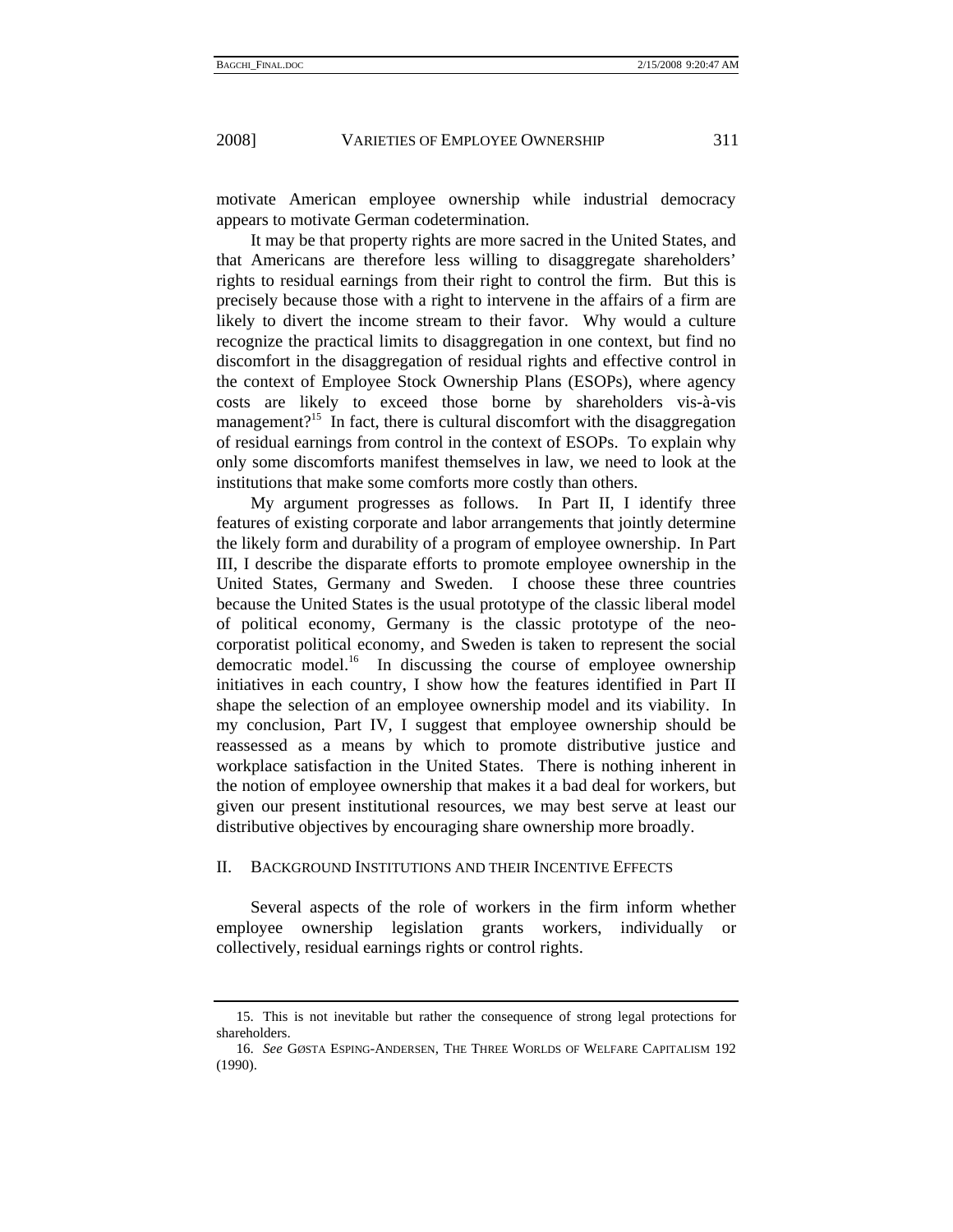# *A. The Costs of Contracting and Worker Gains from Employee Ownership*

The more costly contracting is for workers, the greater the incentive to acquire ownership rights. The costs of contracting include both transaction costs and bad bargains. That is, workers face high contract costs vis-à-vis their employers when it is costly to obtain an agreement and/or when the agreement is exploitive. "[W]orker ownership is a form of vertical integration" and one might expect it "to arise where the problem of [worker] lock-in [and its resulting opportunism] is particularly severe."<sup>17</sup>

High contracting costs raise the value of ownership, but may not alter the value of residual income rights and control rights relative to one another. That is, although we would expect less worker interest in ownership in countries where worker contracting costs are low, we would not expect (on these grounds alone) that either control rights or residual rights would be favored. The conditions for low contracting costs, however, are also those that minimize the risk to which workers are exposed. Strong unions can bargain to minimize the short-term impact of hard times on their workforce. Workers protected by strong unions also have longer time horizons. Insofar as residual rights replace periodicallybargained wages, benefits and other protections, residual rights may increase the risk to which workers are exposed.<sup>18</sup> Enhanced control rights, by contrast, are likely to diminish risk exposure. Voice within a corporation will not enable workers to avoid the risks associated with firmspecific investments, but it would enable workers to influence more effectively the distribution of losses in hard times.

Where collective bargaining is able to secure workers' share of firm profits over time, we will expect less worker enthusiasm for employee ownership, and for residual ownership rights in particular. Workers protected by strong unions will favor expanded control rights.

#### *B. The Costs of Capital and the Costs of Employee Ownership*

Meanwhile, we should expect less employer opposition to employee ownership where employers are already dealing with strong collective bargaining partners. Where shareholder control is already "tainted," securities markets are limited.<sup>19</sup> The more limited they are, the lower the

 <sup>17.</sup> Hansmann, *supra* note 7, at 1764.

 <sup>18.</sup> Residual earnings rights would be less risky to the extent they entailed control, but always more risky than an equal level of control without a financial stake.

 <sup>19.</sup> Mark Roe argues that ownership is often concentrated in social democracies because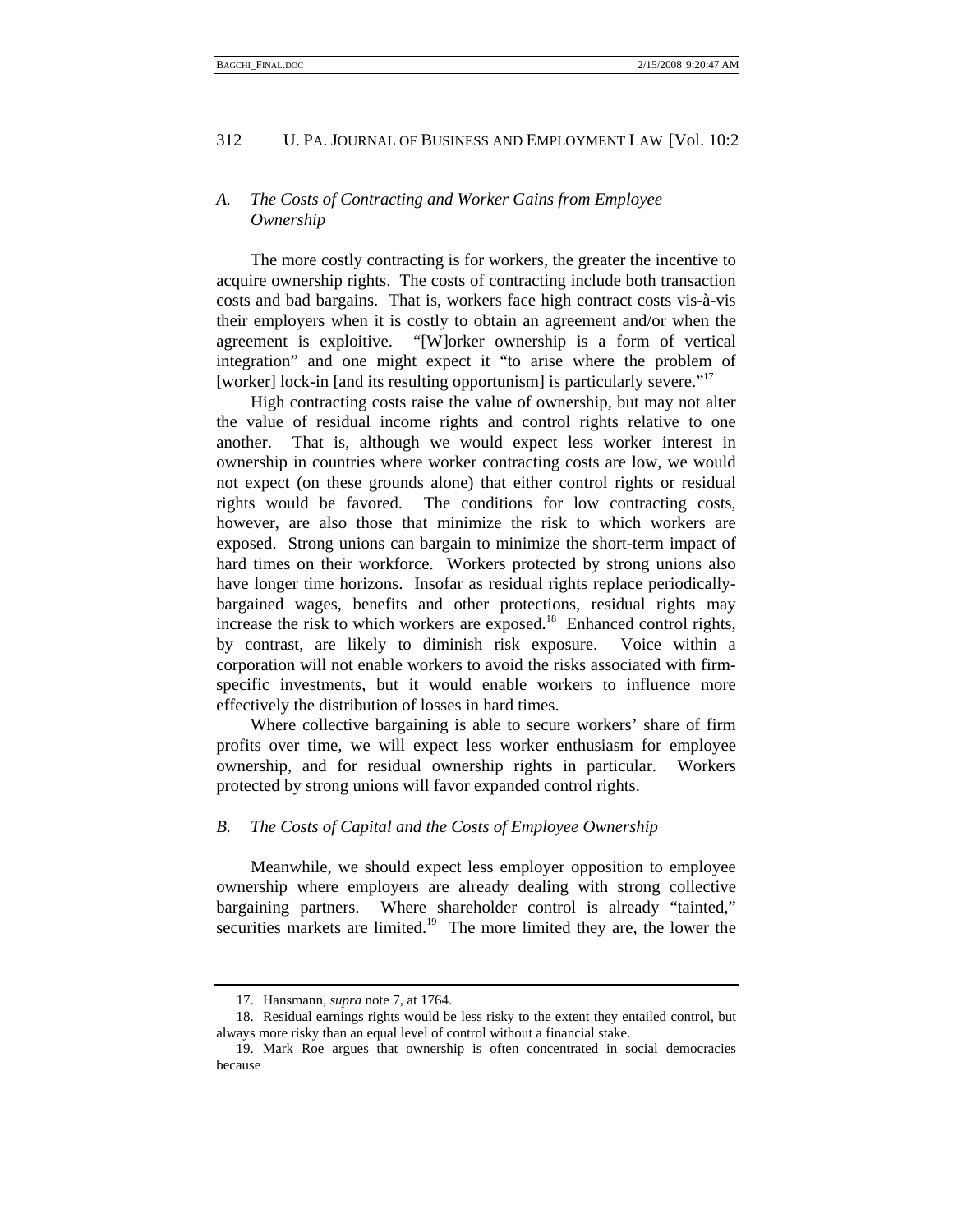opportunity cost of worker control. While any increase in worker control entails a decline in shareholder control, block owners are better positioned to monitor their investments.<sup>20</sup> In a public firm, by contrast, worker control rights will dilute significantly the allegiance of managers to shareholders, and this will raise the cost of raising capital for the firm.<sup>21</sup> Firms with diverse shares are therefore more likely to oppose employee control rights. We should therefore expect less opposition to worker control in continental Europe and more opposition in the United States. The consequence is not necessarily favorable to unions in the short-term, since it means that, as in Germany, a center-right government may author employee ownership legislation. However, employer acceptance of worker property rights facilitates their realization in the long-term.

Mark J. Roe, *Political Preconditions to Separating Ownership from Corporate Control*, 53 STAN. L. REV. 539, 539 (2000). In such an environment, private and block owners have more incentive to monitor. *Id.* at 548. Roe offers German codeterminism as an example of government interventions that raise agency costs in this way. *Id.* at 548. To avoid abuse of managerial discretion, "[d]ominant blockholders meet managers informally outside of the boardroom." *Id.* at 568.

 20. Even block investors may be reluctant to lend capital when worker ownership leaves no room for shared control. Henry M. Levin, *ESOPs and the Financing of Worker-Cooperatives*, *in* WORKER COOPERATIVES IN AMERICA 245, 246 (Robert Jackall and Henry Levin eds., 1984) (suggesting that one of the main reasons why worker cooperatives and employee-owned firms have problems accessing loan capital is because "[f]inancial lenders prefer to have some measure of control over the affairs of their borrowers," usually through a director on the firm's board or a personal relationship with the owner of a small business). Worker cooperatives want to govern themselves and offer no stable representative with which the lender can deal. *Id.* The employee control rights envisioned here are primarily partial rights, so there is substantial room for investor control, especially for large investors with the incentive and capacity for close monitoring.

 21. Besides explaining basic differences between the United States and continental Europe, this observation is consistent with variations within the United States. HENRY HANSMANN, THE OWNERSHIP OF ENTERPRISE 109 (1996). Firms in which a majority of stock is employee-owned are almost exclusively privately held; even there, ESOP votes are rarely passed along to employees. *Id.*

the delicate threads that tie managers to shareholders in the public firm fray easily . . . . Social democracies press managers to stabilize employment, to forego some profit-maximizing risks with the firm, and to use up capital in place rather than to downsize when markets no longer are aligned with the firm's production capabilities. Since managers must have discretion in the public firm, how they use that discretion is crucial to stockholders, and social democratic pressures induce managers to stray farther than otherwise from their shareholders' profit maximizing goals.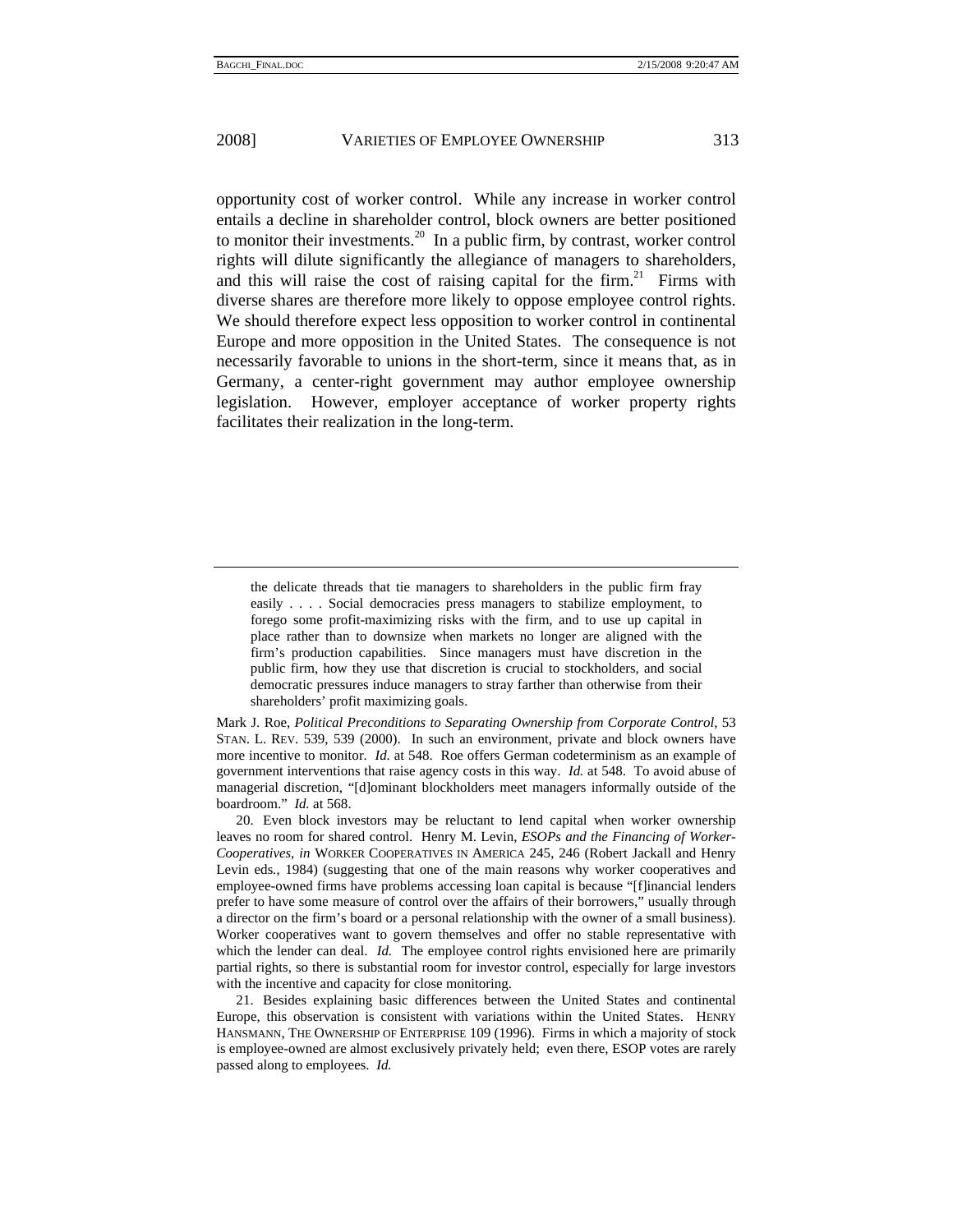# *C. The Costs of Collective Decision-making and the Feasibility of Control*

Even if it were in the interests of worker organizations to increase their control over firms, the expected gains might be offset by the costs of exercising control. In the United States, the exercise of workers' control rights would be costly for the same reason that it is difficult to reliably secure workers' share of profits: unions are weak. In this context, workers can only exercise influence "legitimately" through voting. While voting brings outcomes closer to the median (and therefore, average) preference set than does market contracting, which would shape compensation to the marginal workers' preferences, voting becomes increasingly unwieldy as preferences diverge. $22$  The costs associated with heterogeneous interests are in part (1) transactional, i.e., representation of interests cannot be consolidated effectively, resulting in increased information and monitoring costs; and in part (2) the loss to outlying group members held to unfavorable bargains struck in their own name. Where these costs are very high, the nonprofit form may be appropriate.<sup>23</sup> The nonprofit model indeed resembles a fully developed ESOP, in which workers possess extensive residual earnings rights but little control.

Where unions are strong, however, they have a recognized ability to represent the sometimes conflicting interests of workers. Instead of direct voting, complex election procedures produce union officers with multiple lines of accountability, capable of mediating, or at least masking, divergent worker interests.<sup>24</sup> The politics of wage compression, by which industrylevel bargains narrow wage differentials between high and low-wage workers within a sector, testify to the capacity of strong unions to successfully use their federated structures to manage heterogeneous interests. The task of union agents will become more difficult as the range of interests encompassed by worker principals expands, as it inevitably would were legislation to grant workers more rights of control. The gains

 <sup>22.</sup> *Id.* at 12, 31.

 <sup>23.</sup> *Id.* at 48.

 <sup>24.</sup> Hansmann points out that "while different groups of shareholders in investor-owned firms sometimes have conflicting interests, corporate law provides means for constraining and resolving the worst of these conflicts in corporate decision making." *Id.* at 90. It would be difficult for the law to place analogous constraints on employee decision making, however, because there are "no simple objective criteria by which to determine whether a particular subgroup of employees is being treated unfairly." *Id.* at 91. Even if that is true, for purposes of explaining which forms of employee ownership will arise under various institutional conditions, it is only necessary that institutions are capable of managing diverse interests, not that they do so in a manner that all would deem fair. The question of whether neo-corporatism unjustifiably conflates heterogeneous interests, even in the limited context of collective bargaining, need not be dealt with here.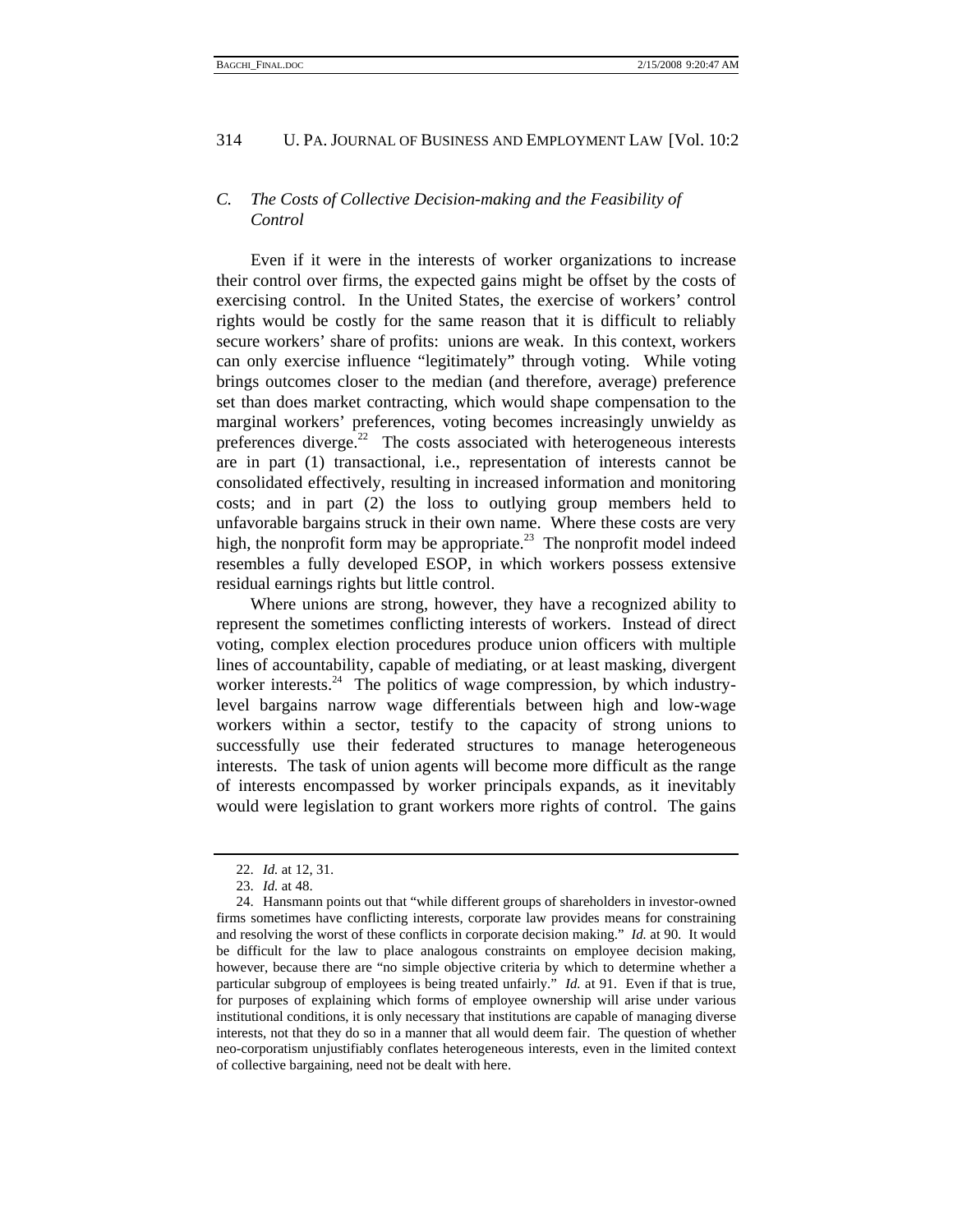(if any) of union representation will decline for some workers to the advantage of others. But disadvantage and even dissatisfaction on the part of some workers does not necessarily undermine the stability of the representative institution. While they might have this effect where structures of representation are erected anew for the purpose of instituting an employee ownership program, where such structures and practices are deeply entrenched in corporate life and law, legislatively mandated worker control rights do not impose unmanageable burdens. The normative question of whether union management in countries like Germany and Sweden can be characterized as democratic or fair is distinct from the positive question of whether collective bargaining institutions in fact manage and represent diverse interests with stable authority over time.

#### III. MODELS OF EMPLOYEE OWNERSHIP

#### *A. United States*

Shares have been widely held for some time in the United States.<sup>25</sup> Employee ownership through stockholding has accelerated more recently, but already in 1990, more employees participated in employee ownership plans in publicly traded or closely held corporations than were members of trade unions in the private sector workforce.<sup>26</sup> Employee ownership is becoming increasingly mainstream. As the political offspring of the moderate Southern Democrat, Senator Russell Long, and the intellectual offspring of investment banker Louis Kelso, ESOPs were never radical.<sup>27</sup> Like the social welfare state, employee ownership was meant to legitimize and stabilize capitalism, not overthrow it.

While firms have always been able to initiate employee ownership programs, ESOPs introduced a variety of incentives to do so which do not apply to traditional direct stock ownership plans.<sup>28</sup> Federal legislation also exempts ESOPs from other laws that would stand in the way of extensive employee holdings in the employer firm, such as the default diversification requirements.<sup>29</sup> The Economic Recovery Tax Act of 1981 removed limits

 <sup>25.</sup> The number of general stockholders in the country was estimated to have at least tripled between 1900 and 1922. FOERSTER & DIETEL, *supra* note 10, at 2.

 <sup>26.</sup> JOSEPH R. BLASI & DOUGLAS L. KRUSE, THE NEW OWNERS 13 (1991) (describing how employee-owners are distributed in the United States workforce).

 <sup>27.</sup> LOGUE & YATES, *supra* note 13, at 8.

 <sup>28.</sup> A variety of state laws also encourage employee ownership. *See* Robert B. Moberly, *New Directions in Worker Participation and Collective Bargaining*, 87 W. VA. L. REV. 765, 771-72 (1985) (discussing various state laws that encourage employee ownership programs).

 <sup>29.</sup> Employee Retirement Income Security Act § 404(a)(2), 29 U.S.C. § 1104(a)(2) (2000).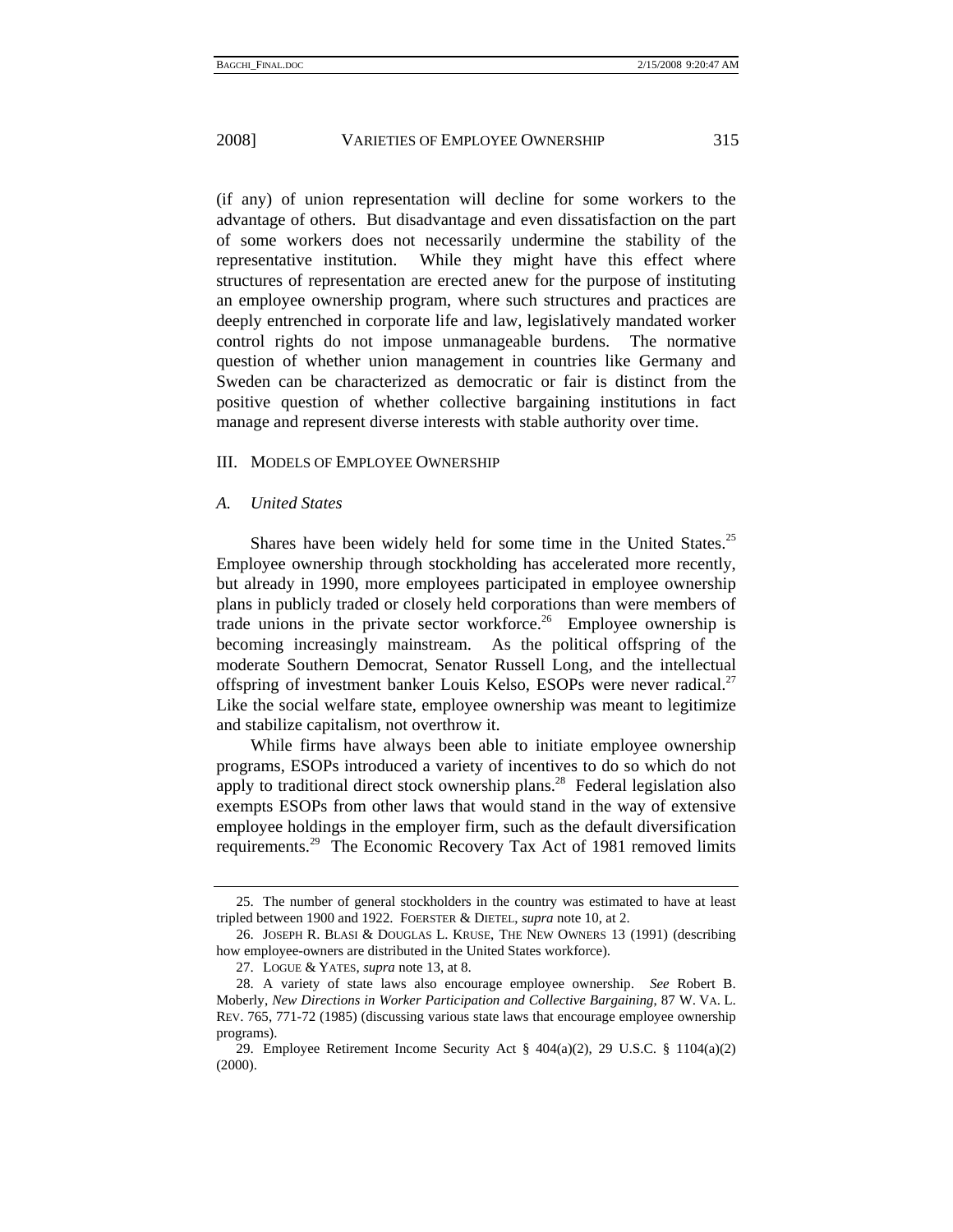on how much stock could be allocated annually to a worker as long as a corporation did not allocate more than one-third of worker equity to large stockholders or highly compensated employees in any year. ESOPs can purchase stock from an employer or interested party (major stockholders, officers) for "adequate consideration" even though Section 4975 of the Internal Revenue Code prohibits this for most pension plans.<sup>30</sup> ESOPS are also permitted to borrow from parties in interest, for example, the employer. $31$ 

ESOPs have advanced multiple commercial interests from the time of their initial appearance in the Employee Retirement Income Security Act of 1974. Although Section 401(a) of the Internal Revenue Code states that ESOPs must be for the exclusive and general benefit of participating employees, the godfather of ESOPs, Senator Long, described it as "a socially improved technique of corporate finance that also serves as a new type of employee benefit."<sup>32</sup> Given that the prices at which stock is sold under ESOP plans are not discounted to reflect the limited voting rights granted, "[t]he actual record for ESOPs appears to be one in which it has been used more to the advantage of the firm than its employees."<sup>33</sup>

First, ESOPs help corporations raise funds. Companies use ESOPs for patient capital and to control benefit costs.<sup>34</sup> Most ESOPs are leveraged, meaning the employer makes or arranges, and usually guarantees, a loan used to purchase stock. The borrowed money goes to the employer corporation in exchange for the stock. The ESOP trust repays the loan to the lender with cash, and as employer contributions are made to pay off the loan, the stock purchased by the plan is assigned to employee participants. After a participant retires or dies, she is entitled to the full value of the account. The leveraged ESOP amounts to a tax-favored loan to the corporation.

ESOP firms have enjoyed privileged access to federal financing assistance. The Trade Act of 1974 gave priority to loans for companies in communities adversely affected by foreign trade that would contribute one quarter of the loan principal to an ESOP.<sup>35</sup> This was later amended by the Trade Adjustment and Assistance Act Amendments of 1983, which similarly favored companies financing loans through an ESOP. The Small

 <sup>30.</sup> Employee Retirement Income Security Act § 408(e), 29 U.S.C. § 1108(e) (2000).

 <sup>31.</sup> I.R.C. § 4975(d)(3) (2000 & Supp. IV 2004); Employee Retirement Income Security Act § 408(b)(3) (2000).

 <sup>32.</sup> JOSEPH R. BLASI, EMPLOYEE OWNERSHIP: REVOLUTION OR RIPOFF? 23 (1988).

 <sup>33.</sup> Levin, *supra* note 20, at 249.

 <sup>34.</sup> *See* BLASI & KRUSE, *supra* note 26, at 242.

 <sup>35. 19</sup> U.S.C. § 2373(f) (2000).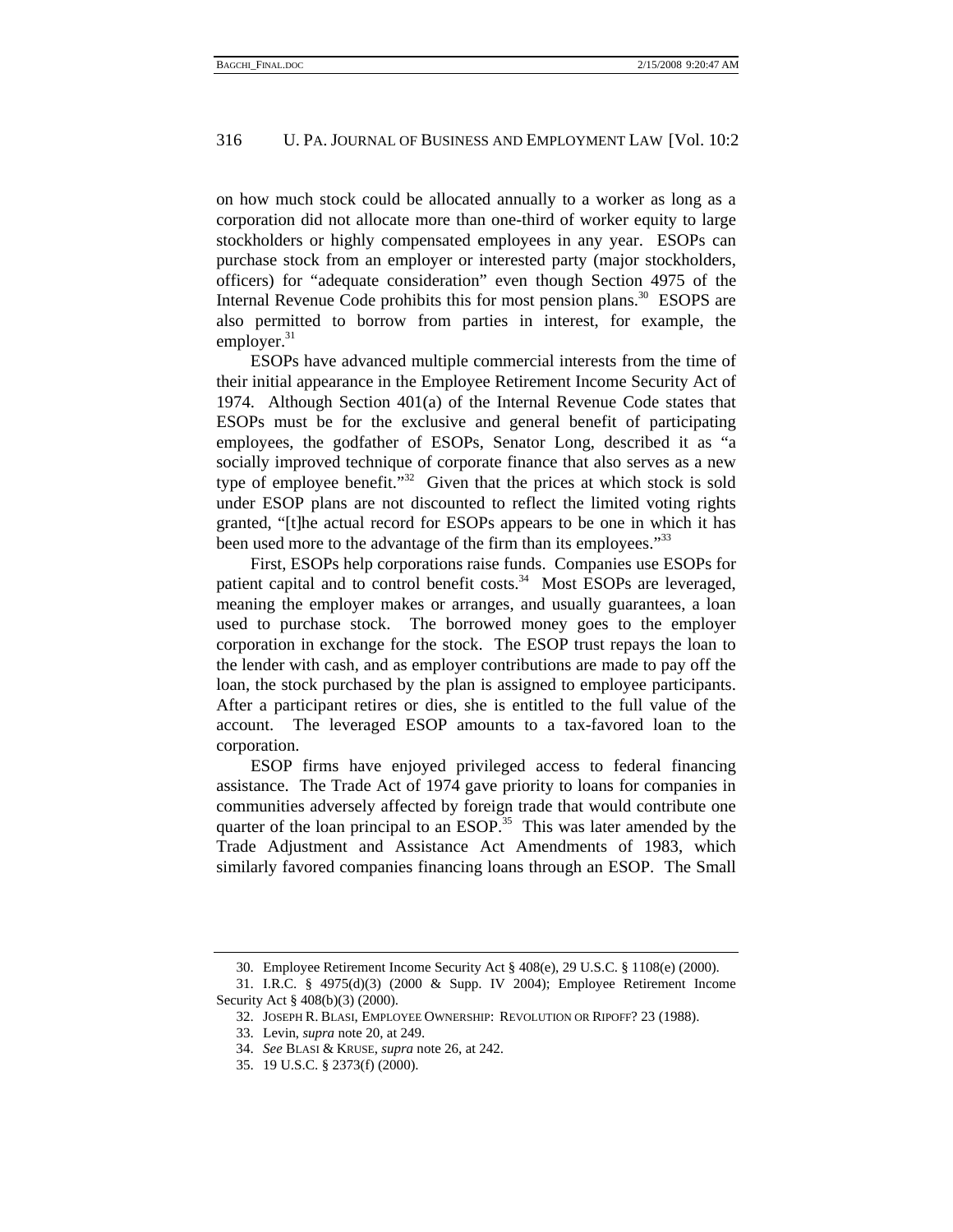Business Development Act of 1980 made loan guarantees available to companies with employee ownership of various kinds, including ESOPs.<sup>36</sup>

ESOPs confer a number of significant tax advantages. Most important, employers can deduct the value of stock contributions to the ESOP trust (or cash contributions with which the trustees, appointed by the board of directors, subsequently purchase company stock), though employees pay tax only after they receive and sell their shares.<sup>37</sup> The Deficit Reduction Act of 1984 also excused business owners from capital gains tax if they sell at least 30% of their companies to an ESOP or worker cooperative and invest the proceeds in another American company within twelve months. Dividends on stock held in an ESOP became deductible if paid directly to workers. ESOPs and worker co-ops can assume the estate tax liability of a business estate in return for a stock contribution worth at least as much as the liability assumed. Tax incentives remain substantial even after the Omnibus Budget Reconciliation Act of 1989, which partially repealed the interest exclusion on ESOP loans.

A third use for ESOPs is as a vehicle for management entrenchment.<sup>38</sup> They allow employers to place large amounts of stock in friendly hands.<sup>39</sup> ESOPs may also be used as a defense against takeovers. This role seems to have been virtually sanctioned by Delaware law and court decisions.<sup>40</sup> "[T]he multiple purposes served by ESOPs—takeover defense, incentive alignment, performance-based compensation vehicle—make it particularly difficult for the court to overturn management's business judgment in setting up an ESOP plan."<sup>41</sup>

Fourth, ESOPs may be established to win concessions from employees; stock ownership programs are often "Kinder der Not."<sup>42</sup> In the 1920s, only seventeen producer cooperatives and employee-owned firms were formed, while 271 were formed in the 1930s. In the 1940s only fifteen were formed.<sup>43</sup> One report indicated that 35% of collective

41. Gordon & Pound, *supra* note 39, at 61.

 42. Certain aspects of German industrial and corporate structure are often explained as such "children of emergency."

 <sup>36.</sup> Small Business Development Act of 1980 §§ 503-505, 15 U.S.C. §§ 632(c), 636(a)(15) (2000).

 <sup>37.</sup> I.R.C. § 404 (a)(9) (2000 & Supp. IV 2004).

 <sup>38.</sup> *See* Richard L. Doernberg & Jonathan R. Macey, *ESOPs and Economic Distortion*, 23 HARV. J. ON LEGIS. 103, 149 (1986) (arguing that an "unintended consequence is strongly to favor incumbent management in battles for corporate control").

 <sup>39.</sup> Lilli Gordon & John Pound, *ESOPs and Corporate Control*, *in* THE EXPANDING ROLE OF ESOPS IN PUBLIC COMPANIES 57, 57-58 (Karen M. Young ed., 1990).

 <sup>40.</sup> *See, e.g.*, Shamrock Holdings, Inc. v. Polaroid Corp., 559 A.2d 278 (Del. Ch. 1989) (holding that defensive measures taken by the board of directors were reasonable).

 <sup>43.</sup> Derek C. Jones, *American Producer Cooperatives and Employee-Owned Firms: A Historical Perspective*, *in* WORKER COOPERATIVES IN AMERICA 37, 39 (Robert Jackall and Henry Levin eds., 1984).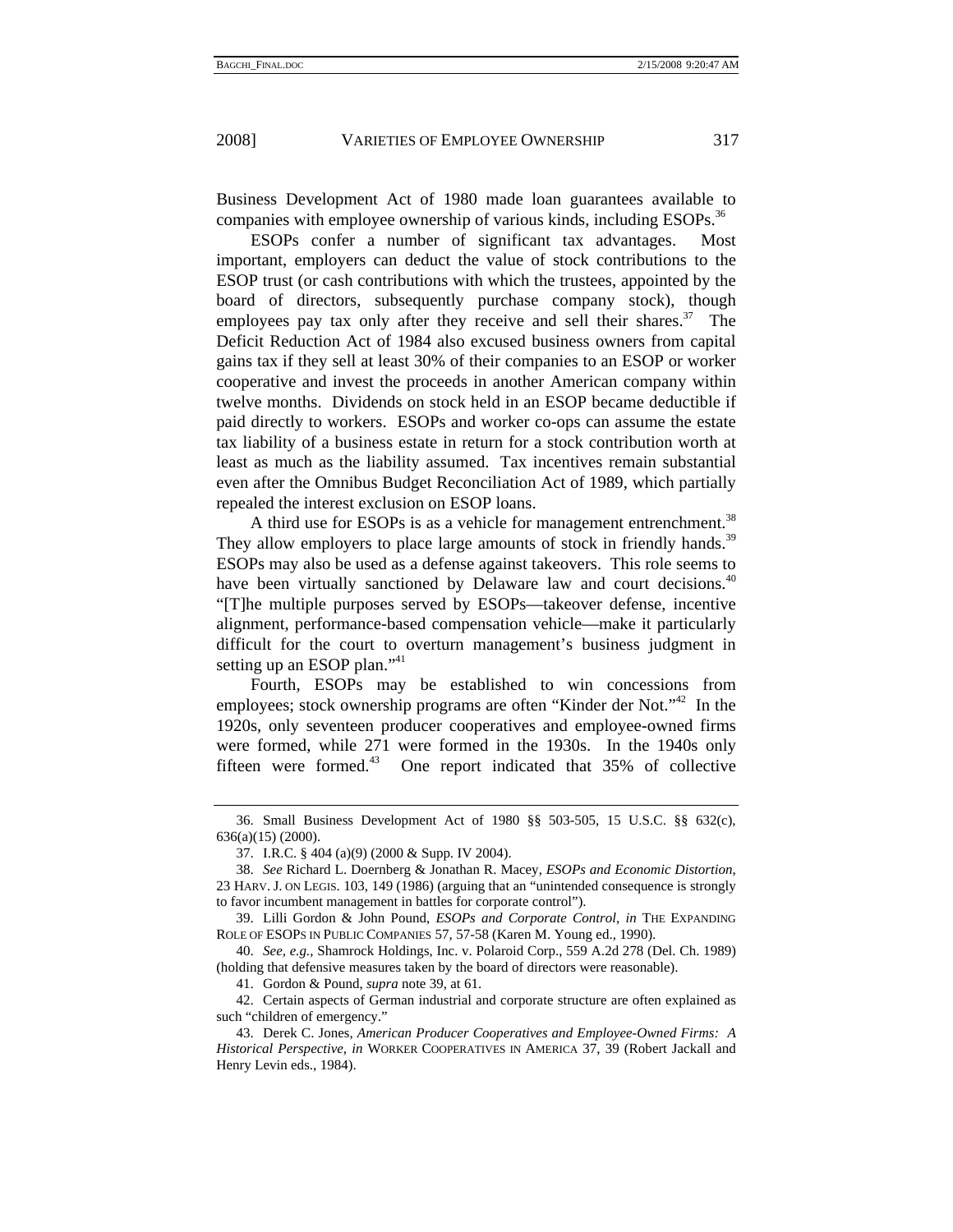bargaining agreements involving wage concessions also provided for employee stock ownership.<sup>44</sup>

#### *B. Problems with ESOPs*

The advantages ESOPs confer on their parent companies would work to the advantage of employee owners as well if increased profitability were passed on to employees. However, several features of ESOPs render them poor means by which to transfer residual earnings rights effectively. As employee tenure shortens, employees may leave firms before their benefits vest, losing their equity. The Tax Reform Act of 1986 significantly addressed this problem, but the problem still remains in some form today.<sup>45</sup>

Most strikingly, employees in ESOPs are exposed to greater risk than they would be were they to invest individually in mutual funds. $46$ Employees in ESOPs are exposed to four types of risk at once: investment risk (if the stock goes down), longevity risk (workers may outlive their assets), contribution risk (contribution required over long period of time to obtain benefit), and inflation risk (worker, not company, affected by declining value of money).<sup>47</sup> The relative increase in risk is worsened because the implementation of ESOPs may spur the decline of defined benefit pension plans that provide government-guaranteed pensions. Both over-funding and under-funding of those pension plans have presented management with incentives to terminate them.<sup>48</sup>

The risk resulting from the concentration of holdings in one firm reduces the expected value of the investment below diversified alternatives. The higher degree of risk could be offset if workers had reason to believe their firms were more profitable than the market price of stock would suggest. But that argument is difficult to generalize for all ESOP firms, especially since the law assigns to managers and nonemployee owners the decision to initiate and terminate ESOP plans (and orients incentives  $accordingly)<sup>49</sup>$  It is more plausible, but still unsuccessful, to claim that workers might hope to add value to the stock by owning it, the way a purchaser of a business might think they would increase the value of a firm by managing it more effectively. This theory is belied by the degree of control actually granted worker-owners.

 <sup>44.</sup> Moberly, *supra* note 28, at 774.

 <sup>45.</sup> Pub. L. 99-514, 100 Stat. 2085, (1986); BLASI, *supra* note 32, at 52.

 <sup>46.</sup> Only "qualified participants," those who have attained age fifty five and ten years of participation, have a right to an annual diversification period for the ninety day period following the close of the ESOP plan year. I.R.C.  $\S$  401(a)(28)(B) (2000 & Supp. IV 2004).

 <sup>47.</sup> BLASI & KRUSE, *supra* note 26, at 3-4.

 <sup>48.</sup> Stephen L. Hester, *Employee Ownership: A Union View*, *in* LABOR LAW AND BUSINESS CHANGE 267, 269 (Samuel Estreicher & Daniel G. Collins eds., 1988).

 <sup>49.</sup> BLASI, *supra* note 32, at 126.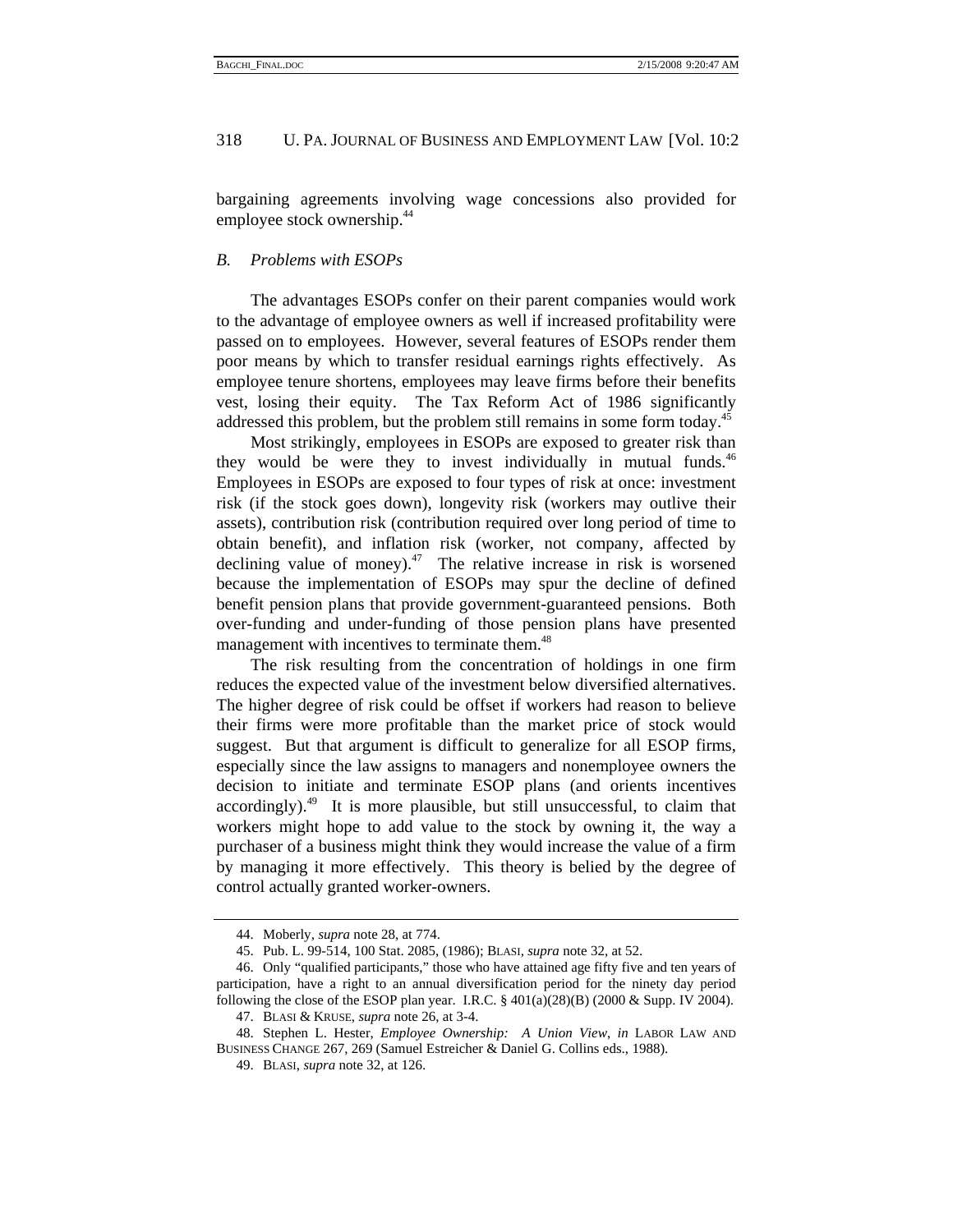The absence of worker control is a practical precondition for the effective manipulation of ESOPs for corporate purposes. The limited role of unions in corporate governance explains the absence of worker control.

# 1. Control in ESOPs

The initial theorizing around the advantages of ESOPs focused on the expected productivity benefits of worker involvement. Corporations pushed for employee involvement in the 1920s and the federal government sponsored labor-management committees during the World War II production effort. These were dismantled, however, between 1946 and 1947 due to postwar hostilities between unions and management. By 1964, only forty four of the 5,000 committees established during the War still existed. Over the course of the 1970s and 1980s, interest in worker participation grew in response to the success of foreign corporate models.<sup>50</sup>

However, the form of employee ownership that was ultimately adopted makes little room for employee involvement. Employees are usually represented by the firm's managers, even when employees are the largest stockholders.<sup>51</sup> As fiduciaries, manager-trustees are required to act based on employees' interests qua stockholders, not workers.<sup>52</sup> Workers exercise no more control than they do over union pension funds, which include enormous amounts of corporate stock but delegate all investment strategy and voting of stock to financial intermediaries that act as trustees.<sup>53</sup>

In publicly held firms, workers can direct trustees as to how to vote their shares on all matters. ESOPs in privately held firms must pass on voting rights on major issues (corporate merger or consolidation, recapitalization, reclassification, liquidation, dissolution, or sale of substantially all assets of a trade or business), usually those for which state law or corporate charter requires a majority of outstanding common shares. Nevertheless, trustees vote unallocated shares as they choose, and have exclusive authority to manage and control the assets of the plan.<sup>54</sup> Some plans require that ESOP stock for which no proxies are returned, or that has not yet been allocated, be voted according to how the majority of voted employee stock has gone. But the Labor Department is skeptical about the

 <sup>50.</sup> LOGUE & YATES, *supra* note 13, at 10.

 <sup>51.</sup> BLASI & KRUSE, *supra* note 26, at 245.

 <sup>52. 29</sup> U.S.C. § 1104(a) (2000).

 <sup>53.</sup> *See* Levin, *supra* note 20, at 252 ("Indeed, in some cases, the pension funds of workers are invested in some of the most antilabor firms in the nation.").

 <sup>54.</sup> BLASI, *supra* note 32, at 55. *See* I.R.C. § 4975(e)(7) (2000 & Supp. IV 2004); 29 U.S.C. § 1103(a) (2000).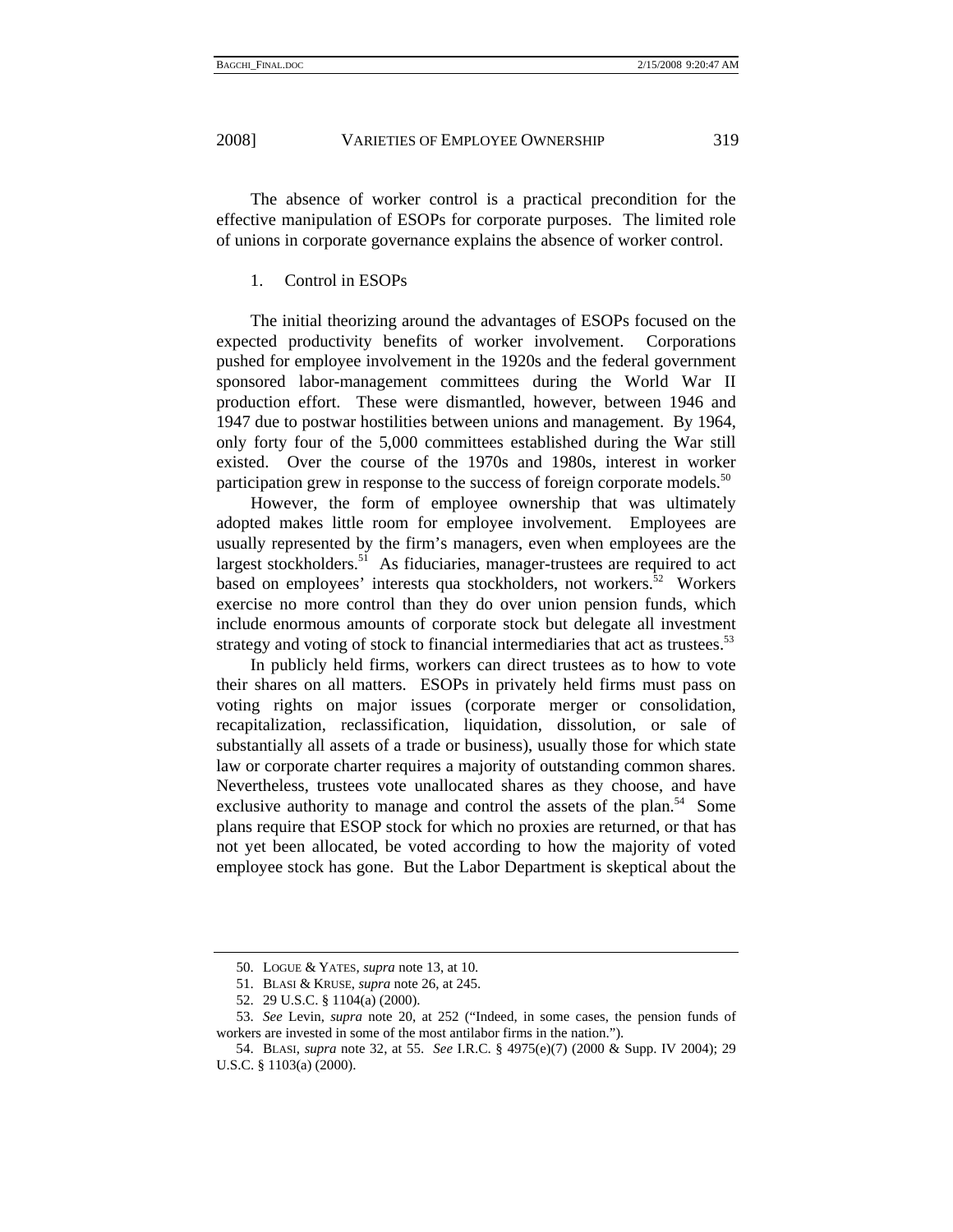validity of such an approach since trustees are legally responsible for decisions that are not passed on to individual employees.<sup>55</sup>

In 1985, President Ronald Reagan proposed extending many traditional ownership rights to workers under ESOPs. Policymakers, however, were faced with a dilemma: full ownership meant the right to sell whenever convenient, and this would be "incompatible with ongoing amounts of substantial worker ownership in American companies that might serve as a basis for greater labor-management cooperation and a new way of organizing corporations."<sup>56</sup> Congress had to choose between assigning residual income rights to the workforce of a corporation or assigning control rights to individual employee stock holders.

Opponents of the Administration's proposal argued that "ESOPs were never intended to provide employees immediately with traditional incidents of actual stock ownership . . . but to create a capital-accumulation device designed to . . . facilitate corporate financing on favorable terms" and that "full pass-through of voting rights is not a necessary element of the primary goals of expanding capital ownership, individual capital accumulation, and capital-income generation  $\ldots$   $\ldots$   $\ldots$  They maintained that "ESOPs" historically have been designed to ensure that employees share in the appreciation in value of employer securities, not to facilitate direct transfers of the stock and all indicia of ownership."58

The resulting model so heavily favored residual rights that lack of worker input and information on rudimentary issues led workers to strike in 1980 against a firm in which they owned two-thirds of the vested shares.<sup>59</sup> In fact, "many public shareholders, institutional investors, *and employees* are usually in the dark about just how much employee ownership a company really has."60 Employee ownership in the United States therefore suffers from "many of the same problems of passivity and paternalism that plagued the countries of state socialism, in addition to the problems of antiegalitarianism that mark capitalist economies."61

Of course, the ESOP form does not preclude worker participation in plant-level committees and other low-level participatory mechanisms. But

 <sup>55.</sup> Carter Hawley Hale Stores, Inc., Labor Department Advisory Opinion, 11 Pens. Rep. (BNA) No. 19, at 633 (Apr. 30, 1984).

 <sup>56.</sup> BLASI, *supra* note 32, at 154-55.

 <sup>57.</sup> *Id.* at 155 (citing STAFF OF JOINT COMM. ON TAXATION, 99TH CONG., TAX REFORM PROPOSALS: TAX TREATMENT OF EMPLOYEE STOCK OWNERSHIP PLANS 20-27 (Comm. Print 1985)).

 <sup>58.</sup> *Id.*

 <sup>59.</sup> Levin, *supra* note 20, at 251.

 <sup>60.</sup> BLASI & KRUSE, *supra* note 26, at 249.

 <sup>61.</sup> Gregory S. Alexander, *Pensioners in America: The Economic Triumph and Political Limitations of Passive Ownership*, *in* A FOURTH WAY? 33 (Gregory S. Alexander & Grazyna Skapska eds., 1994).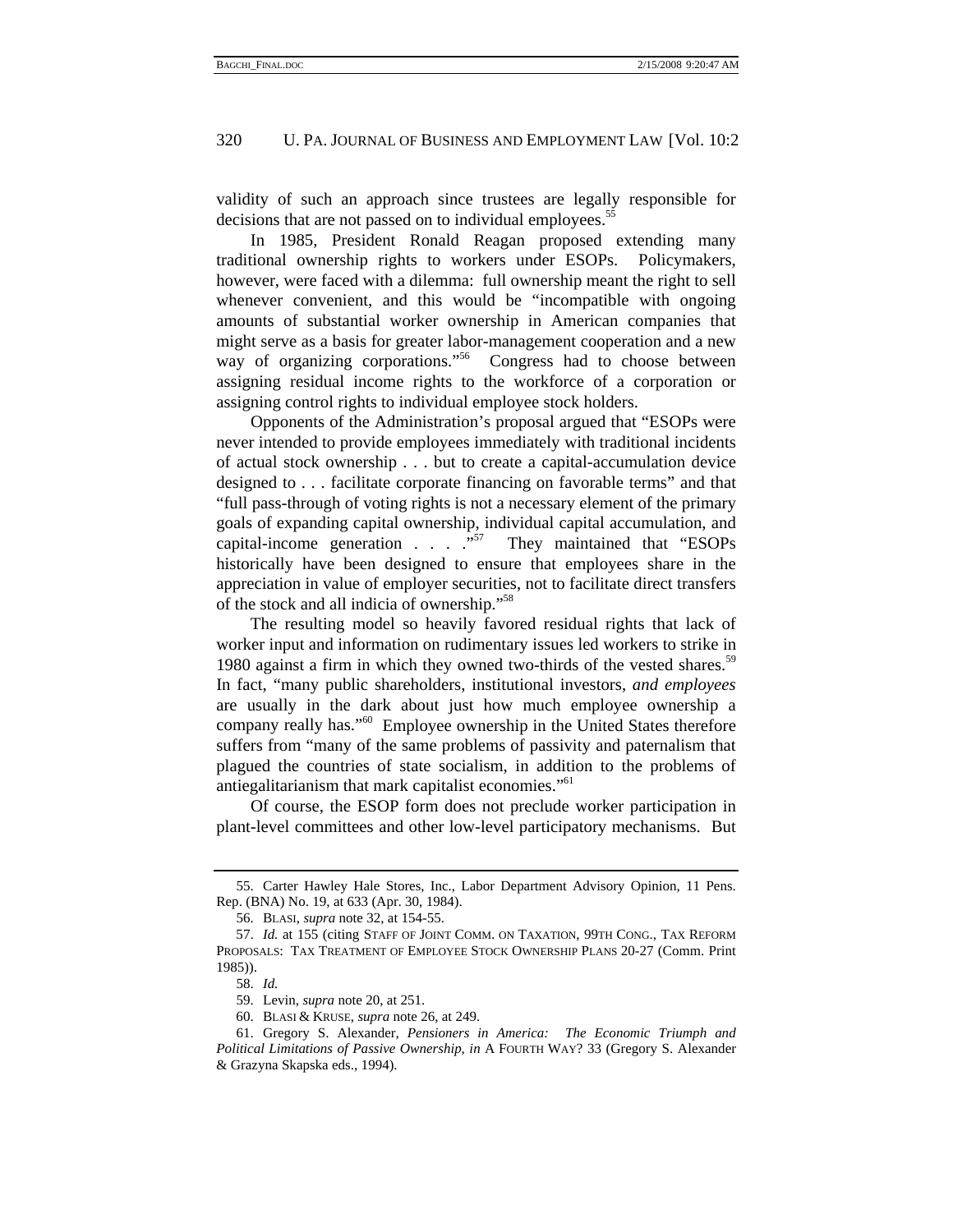to the extent those forms of participation enhance productivity, and are permissible under labor law, employers would be expected to adopt them with or without employee share ownership. In any event, ESOPs do not create a means by which worker-owners may demand the establishment of such participatory mechanisms.

#### 2. ESOPs and Unions

Unions were not influential in the original designs of ESOPs, for several reasons. Because unions were suspicious of ESOPs as a means by which to end adversarial unionism, organized labor did not testify in the major 1975, 1978, or 1979 Congressional hearings.<sup>62</sup> In addition, ESOPs were alternatives to the defined benefit plans unions had promoted for years.63 Finally, stocks and securities were outside the scope of traditional union expertise. Unions faced a choice between exclusion in a whole area of employee compensation, a disadvantaged position at the bargaining table, and hefty expert fees. $64$  Unions were right to be wary. The profitsharing component of ESOPs usually functions as an alternative to unionbargained wages and benefits. Furthermore, due to existing legal constraints on American unions, residual earnings rights cannot be leveraged to extend worker control.

Most ESOPs begin in nonunionized companies. Where unions are present, they are excluded from the program. Members of collective bargaining units are usually excluded because managers do not want union members in the plans and unions prefer to rely on contracts to control all forms of compensation benefiting their members.<sup>65</sup> Union members are more likely to participate in ESOPs that are set up in the context of worker buyouts, wage concessions, or industry restructuring.<sup>66</sup> Union-negotiated ESOPs tend to have more expanded voting rights; however, National Labor Relations Act decisions make only those features of ESOPs that relate to compensation or accumulation of credits mandatory subjects of bargaining,

 <sup>62.</sup> BLASI, *supra* note 32, at 24. The adversarial tradition in the American labor movement is deep-rooted. Senator Wagner himself said that "[t]he greatest obstacles to collective bargaining are employer dominated unions, which have multiplied with amazing rapidity . . . . The bill which I am introducing today forbids an employer to foster or participate or influence any organization which deals with the problems that should be covered by a genuine labor union." David J. Woolf, *The Legality of Employee Participation in Unionized Firms: The Saturn Experience and Beyond*, 27 COLUM. J.L. & SOC. PROBS. 557, 567 (1994). Any confusion of roles that might result from participatory rights for individual workers or the union would undermine the purity of a "genuine labor union."

 <sup>63.</sup> Blasi, *supra* note 11, at 206.

 <sup>64.</sup> Hester, *supra* note 48, at 269.

 <sup>65.</sup> BLASI, *supra* note 32, at 44-45.

 <sup>66.</sup> *Id.* at 175.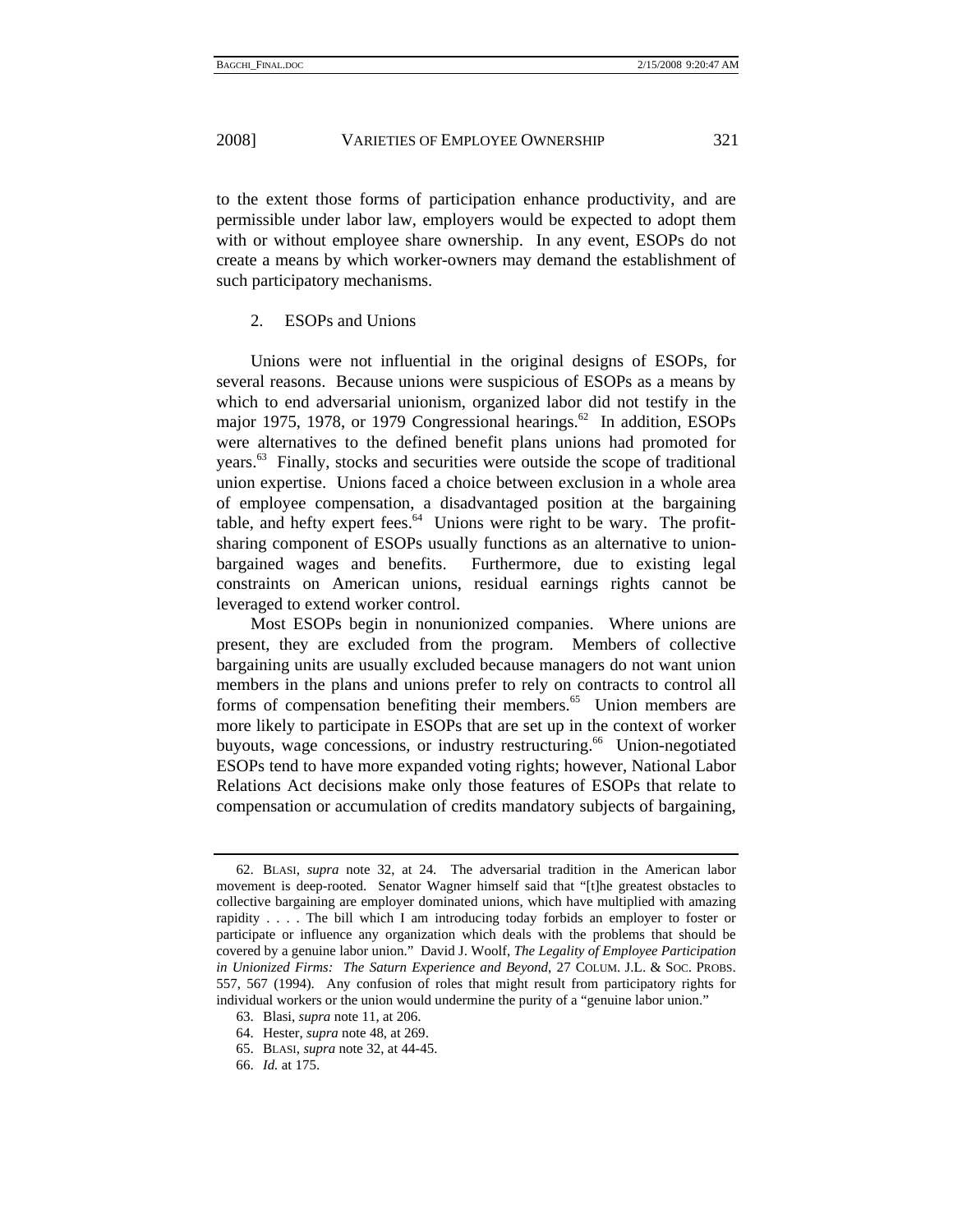and these do not encompass voting rights.<sup>67</sup> Unions have no means by which to act as worker agents on issues where employees have rights as owners (stockholders) but not as employees.<sup>68</sup>

Nationally, control was not adopted as either a complement or substitute to residual earnings rights because in most firms, unions are in no position to administer control rights. Most significantly, unions are not trusted as agents of worker interests, especially as those interests diverge. Unions might have gained trust through a reliable internal structure, but more fundamentally, unions suffer from difficulty in specifying the appropriate content of a duty of fair representation.<sup>69</sup> In 1976, Jacob Javits and Hubert Humphrey introduced a bill in the Senate to integrate employee ownership with collective bargaining. They proposed joint trusteeship of ESOP funds by employer and union under Section 302 of the Taft-Hartley Act. The bill went nowhere. $70$ 

3. History of Adversarial, Arm's-length Relationship between Unions and Firms

Employers are only required to bargain with unions over a narrow category of worker concerns. $^{71}$  Some topics are prohibited and agreements that interfere with protected employer prerogatives will not be enforced.<sup>72</sup> Weak successorship doctrine, under which the bargaining obligation but not the bargain itself survives, provides corporations no impetus to negotiate corporate transformations.<sup>73</sup>

The NLRA has been interpreted to narrow the role of unions in ESOPs. In an early case where employee stockholders held a substantial

 <sup>67.</sup> *Id.*

 <sup>68.</sup> Similar obstacles were overcome in 1979 when troubled Chrysler Corporation asked the President of the United Auto Workers, Douglas Frazier, to serve on its Board of Directors. *See* Moberly, *supra* note 28, at 766 (discussing a situation in which a union member was asked to serve on the board of directors). But this did not become a significant trend.

 <sup>69.</sup> Mayer Freed et al., *Unions, Fairness, and the Conundrums of Collective Choice*, 56 S. CAL. L. REV. 461, 463 (1983).

 <sup>70.</sup> BLASI, *supra* note 32, at 25.

 <sup>71.</sup> Fibreboard Paper Prods. Corp. v. NLRB, 379 U.S. 203 (1964). Although *Fibreboard* held that subcontracting must be bargained, Justice Stewart, in his concurrence, denied any bargaining obligations on decisions at the "core of entrepreneurial conduct." *Id.* at 223. More recent National Labor Relations Board (NLRB) decisions have narrowed the scope of bargaining duties even further through interpretation of the employer's purposes and whether they directly concerned labor. Katherine Van Wezel Stone, *Labor and the Corporate Structure: Changing Conceptions and Emerging Possibilities*, 55 U. CHI. L. REV. 73, 94-95 (1988). The approach "insulates most employer decisions involving capital investment or corporate transformation." *Id.* at 95.

 <sup>72.</sup> Kaiser Steel Corp. v. Mullins, 455 U.S. 72, 77 (1982)

 <sup>73.</sup> Van Wezel Stone, *supra* note 71, at 104.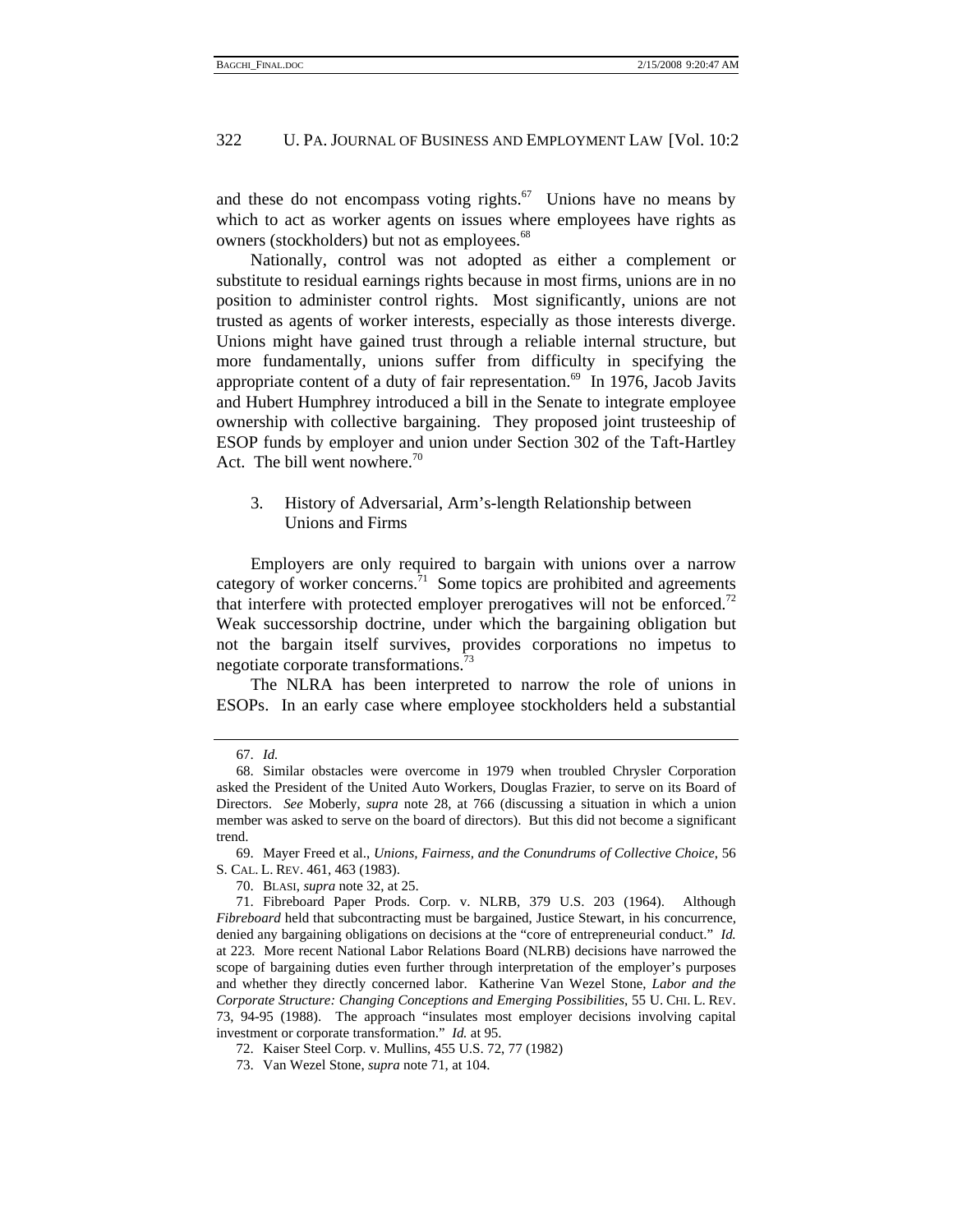minority of the employer's stock, the National Labor Relations Board (NLRB) excluded nine from about eighty other workers in a bargaining unit.<sup>74</sup> The Board held the employee-owners had too much power and a conflict of interest with others.<sup>75</sup> Courts narrowed managerial exclusion to exclude only those employee owners who actually exercise power where there is an actual divergence of interest.<sup>76</sup> The rule usually prohibits the unionization of supervisory employees, as in *NLRB v. Yeshiva University*, which held that the collective decision-making powers of faculty made them ineligible for unionization.<sup>77</sup> That rule was held to require decertification even where faculty achieved decision-making power through unionization and collective bargaining.<sup>78</sup> Managerial exclusion was held to prohibit even the unionization of firemen because of their control over the (non-profit) employer.<sup>79</sup> The effect of this interpretation of the National Labor Relations Act (NLRA) is "to prevent unions from exercising power through stock ownership." Yet "bloc voting . . . is precisely the mechanism that offers employees real power in management."<sup>80</sup>

Not only are owner-workers excluded from unions, unions are excluded from participation in management:

Where the union has direct and immediate allegiances which can fairly be said to conflict with its function of protecting and advancing the interests of the employees it represents, it cannot be a proper representative. On its part, the employer is under a duty to refrain from any action which would interfere with the employees' right to have such a representative and which would "place him even in slight degree on both sides of the bargaining table."<sup>81</sup>

The NLRB has since loosened its approach, allowing union participation as long as it has limited managerial powers.<sup>82</sup> If a union controls less than the majority of a company board, the NLRB will assess whether any actual conflict exists on a case-by-case basis.<sup>83</sup>

 <sup>74.</sup> The union wanted them excluded; employers wanted them included.

 <sup>75.</sup> *In re* Union Furniture Co., 67 N.L.R.B. 1307, 1310 (1946). *See also* Brookings Plywood Corp., 98 N.L.R.B. 794 (1952), in which the workforce was more even split between owner-workers and non-owner workers.

 <sup>76.</sup> S-B Printers, Inc., 227 N.L.R.B. 1274, 1274 (1977).

 <sup>77. 444</sup> U.S. 672 (1980).

 <sup>78.</sup> Coll. of Osteopathic Med., 265 N.L.R.B. 295, 297 (1982).

 <sup>79.</sup> Florence Volunteer Fire Depart., 265 N.L.R.B. 955, 956-57 (1982).

 <sup>80.</sup> Van Wezel Stone, *supra* note 71, at 125.

 <sup>81.</sup> *Id.* at 128-29 (citing Med. Found. of Bellaire, 193 N.L.R.B. 62 (1971)).

 <sup>82.</sup> Anchorage Cmty. Hosp., 225 N.L.R.B. 575, 575 (1976); Child Day Care Ctr., 252

N.L.R.B. 1177 (1980).

 <sup>83.</sup> Van Wezel Stone, *supra* note 71, at 129-130.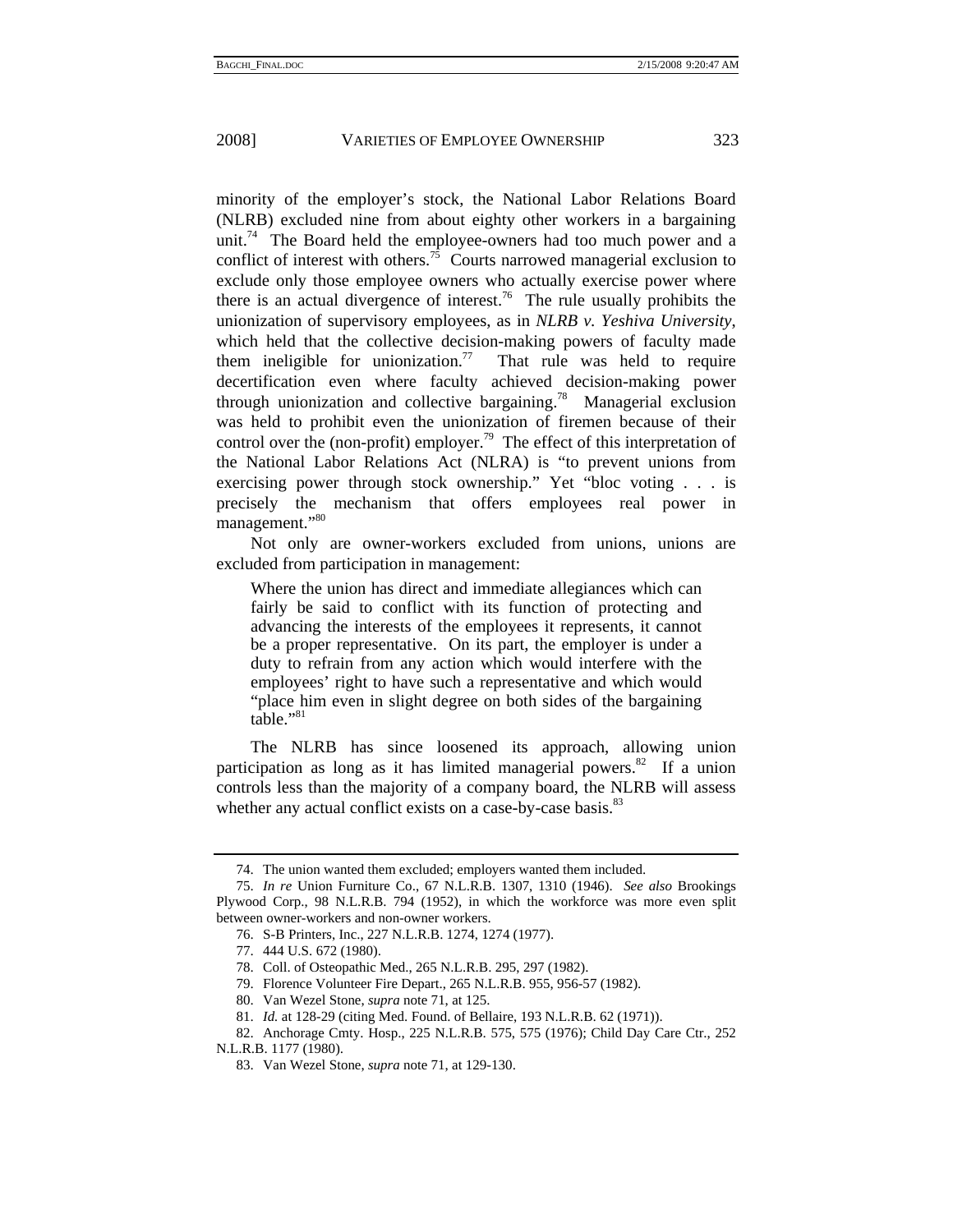These prohibitions on the mixing of employee ownership and control were in place before ESOPs were created. They not only captured the attitude of policymakers but also constrained what form employee ownership would take. Residual earnings rights would be divorced from managerial powers. Instead of granting workers control rights, firms may voluntarily undertake low-key consultancy programs like quality control circles and quality of worklife groups, the former focusing on production processes to improve product reliability and production efficiency and the latter focusing on employee satisfaction. Because American labor law assumes that unions cannot mediate heterogeneous worker interests and therefore limits the scope of union power, and since unions are in any case absent from most firms, there is no viable way for workers to exercise meaningful control in large corporations, even when they "own" those corporations.

#### *C. Germany*

Germany is not without an employee-shareholder program. German tax concessions to encourage employee share ownership are the remnants of the debate over wage earners' investment funds. Legislation from 1961, 1965, and 1970 provides tax benefits to firms and employee share ownership schemes covered by collective agreements between unions and management. Employees and/or employers make cash contributions that are invested in the firm on behalf of individual workers. Tax concessions also encourage firms to sell their own shares to their workers below market price. The stock must be held in trust for some years before it can be resold. In 1984, the law was expanded to permit schemes without reference to union agreements and to make the tax concessions more generous. In 1987, one million workers participated in such programs.<sup>84</sup> But the majority of investments under these programs are loan stock (like bonds), nonvoting shares, or other securities short of ordinary or common share status. Approximately 0.2% of all workers own shares in their companies and only 2% of eligible companies have employee ownership programs. Almost a third allow workers to participate by way of debt capital, i.e. a loan to the company paid back with a share of company profits.<sup>85</sup> The more striking allocation of property rights to employees lies in codetermination and works councils.

Codetermination and works council legislation were perceived as alternatives to employee residual earnings rights from the start. Trade

 <sup>84.</sup> DONALD A. R. GEORGE, ECONOMIC DEMOCRACY 121 (1993).

 <sup>85.</sup> Gianna Durso & Raul Rothblatt, *Stock Ownership Plans Abroad*, *in* UNDERSTANDING EMPLOYEE OWNERSHIP 169, 182 (Corey Rosen & Karen M. Young eds., 1991).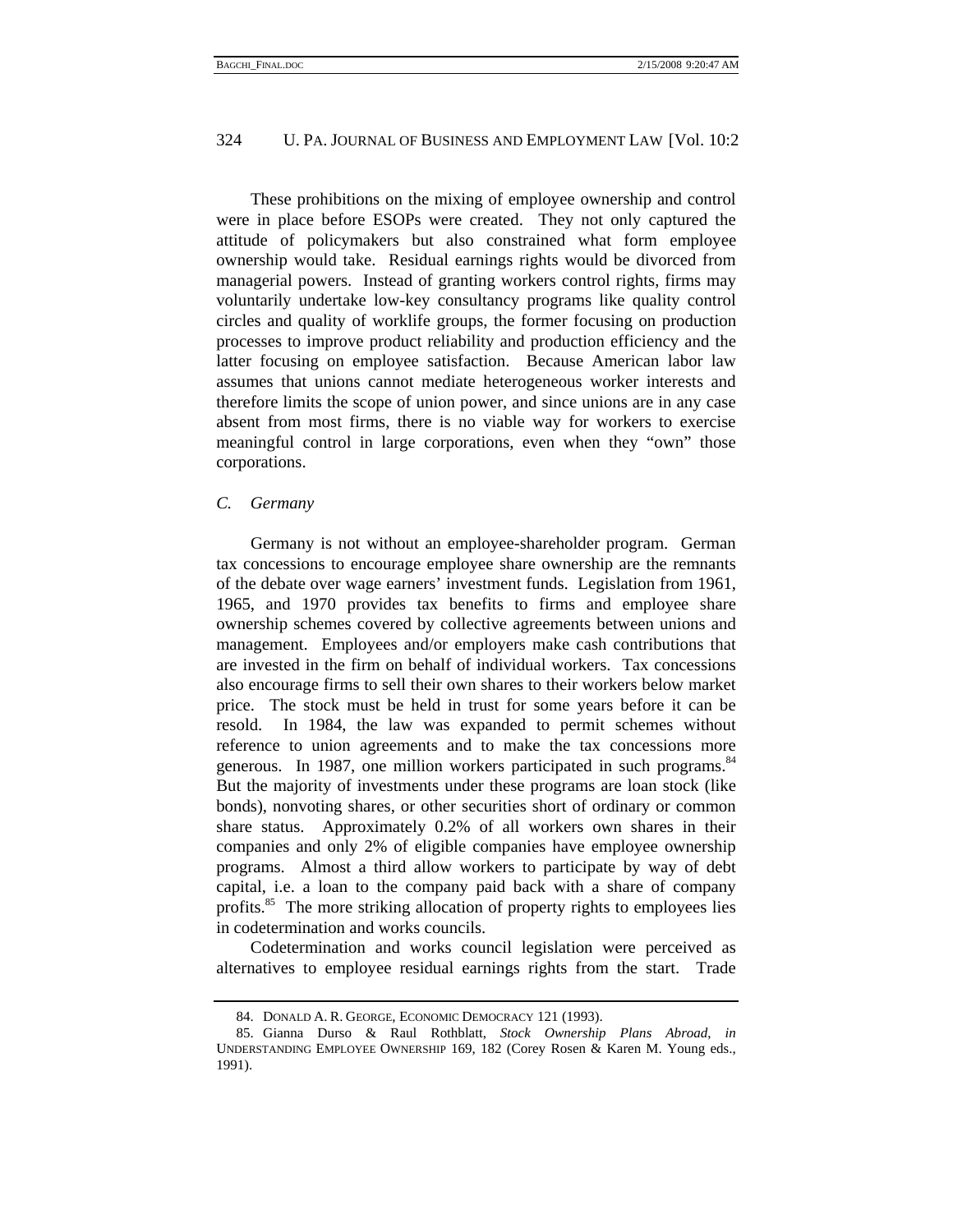union economist Bruno Gleitze proposed wage-earner investment funds in the 1950s, to be financed from a profits tax and administered by the unions. The Gleitze proposal was developed by the German Social Democratic Party and the trade unions. The legislation proposed in 1974 would have instituted a system of funds, "none of which would be confined to a particular industry or region, and amongst which individuals would be free to choose."86 Unions like IG Metall objected and no legislation was considered. Worker control, or at least, participation, was seen as the real objective and would be achieved by other means.<sup>87</sup>

The pursuit of control was not a rejection of worker residual earnings rights. In the sense that the promised higher wages (compensation for firmspecific investments) are not "fixed" but are contingent on firm performance, employees share in business risk and are therefore, like shareholders, "residual claimants."<sup>88</sup> Those residual claims might be secured through property rights, as in the United States context, or they might be secured more effectively through collective bargaining. As in the United States, German industrial relations are juridified (*Verrechtlichung*). But German law intervenes to require cooperation rather than to preserve the purity of adversarial relations. Existing structures of collective decision-making have rendered control the best route to earnings.

1. Unions and Codetermination Legislation

The *Montanbitbestimmung* law for the coal and steel industries was passed in 1951,<sup>89</sup> though it was already effectively in place since 1947, due to strong unions and the weak status of coal and steel barons in light of the latters' cooperation with the Nazis. Unions mobilized for legislation and it was difficult to displace an existing institution. The outcomes were particularly pro-labor: parity on supervisory boards, the allocation of 90% of labor seats to union members, union-nominated labor directors and tiebreaking votes cast by neutral members (appointed by labor and capital). <sup>90</sup>

The center-right party CDU (Christlich Demokratische Union) first presented a draft *Mitbestimmung* law that gave workers only one third of the supervisory board seats, but Chancellor Konrad Adenaur backed down under the threat of massive strikes in the primary sectors:

 <sup>86.</sup> GEORGE, *supra* note 84, at 144.

 <sup>87.</sup> *Id.*

 <sup>88.</sup> MARGARET M. BLAIR, OWNERSHIP AND CONTROL: RETHINKING CORPORATE GOVERNANCE FOR THE TWENTY-FIRST CENTURY 257 (1995).

 <sup>89.</sup> *Mitbestimmungsgesetz* [Participation Act] 1952, BGBl. 1 (F.R.G.).

 <sup>90.</sup> PETER GOUREVITCH ET AL., UNIONS AND ECONOMIC CRISIS: BRITAIN, WEST GERMANY AND SWEDEN 97 (1984).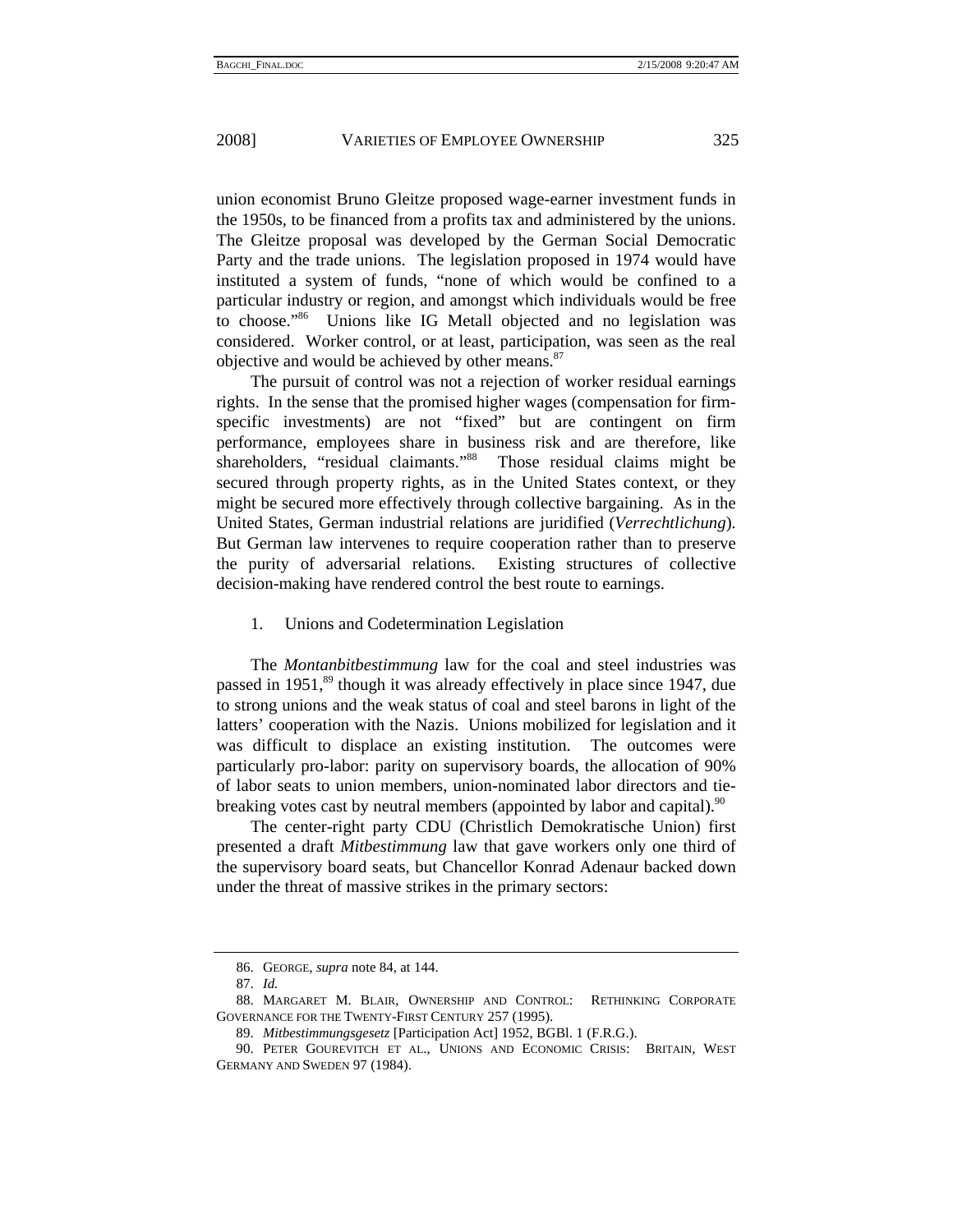If we accept union statements at the time, there seems little doubt that the unions felt *Mitbestimmung* to be the most important axis of this postwar program for a "fundamental new order." Unions foresaw the installation of *Mitbestimmung* at all levels of society, from shopfloor, firm and industrial levels, through chambers of commerce and industry, up to the public institutions which would give macroeconomic direction to the economy such as federal and state economic councils.<sup>91</sup>

Codetermination was thus consistent with corporatist thinking generally; it was only possible because unions were recognized, in a corporatist fashion, as the appropriate representatives of workers.

Still, the liberal FDP (Freie Demokratische Partei) wanted to expand labor representation to all employees (including quasi-managerial employees) at the expense of unions.<sup>92</sup> Labor politics had shifted to the right. Unlike the 1951 *Montan* law, the 1976 codetermination law provided that the labor director be jointly appointed and gave the employernominated chair the tie-breaking vote. $93$  Outside union representatives were limited to a minority role instead of a majority role as in the 1951 law. Union representatives also had to be elected by all workers in a firm. Nevertheless, the 1976 codetermination law did establish parity for all firms with over 2,000 workers. The law was upheld under Article 14 of the German Constitution of 1949, which guarantees the right to private property but also stipulates that "the contents and scope of property rights shall be determined by the law."<sup>94</sup> The Federal Constitutional Court implied that the law was constitutional because it actually fell short of full parity.<sup>95</sup>

Many companies changed their bylaws and reduced the powers of their supervisory boards in anticipation of the  $1976$  law.<sup>96</sup> Many also made mandatory what the law called for only in stalemate—that the shareholder side of the board appoint the chairman. $97$  However, courts limited

 <sup>91.</sup> *Id.* at 96.

 <sup>92.</sup> *Id.* at 162.

 <sup>93.</sup> *Mitbestimmungsgesetz* [Participation Act], 1976, BGBl. 1 at 1153 (F.R.G).

 <sup>94.</sup> Grundgesetz [GG] [Constitution] (F.R.G.).

 <sup>95.</sup> Bundesverfassungsgericht [BVerfG] [Federal Constitutional Court] Mar. 1, 1979, 50 Entscheidungen des Bundesverfassungsgerichts [BVerfGE] 290 (331) (F.R.G.) ("Codetermination decision") (stating that private property rights have to give way to public interest, unless the legislature's conceptualization of the public interest is unconstitutional or clearly unserved by policies).

 <sup>96.</sup> Katharina Pistor, *Codetermination: A Sociopolitical Model with Governance Externalities*, *in* EMPLOYEES AND CORPORATE GOVERNANCE 163, 184 (Margaret M. Blair & Mark J. Roe eds., 1999).

 <sup>97.</sup> *Id.* at 186.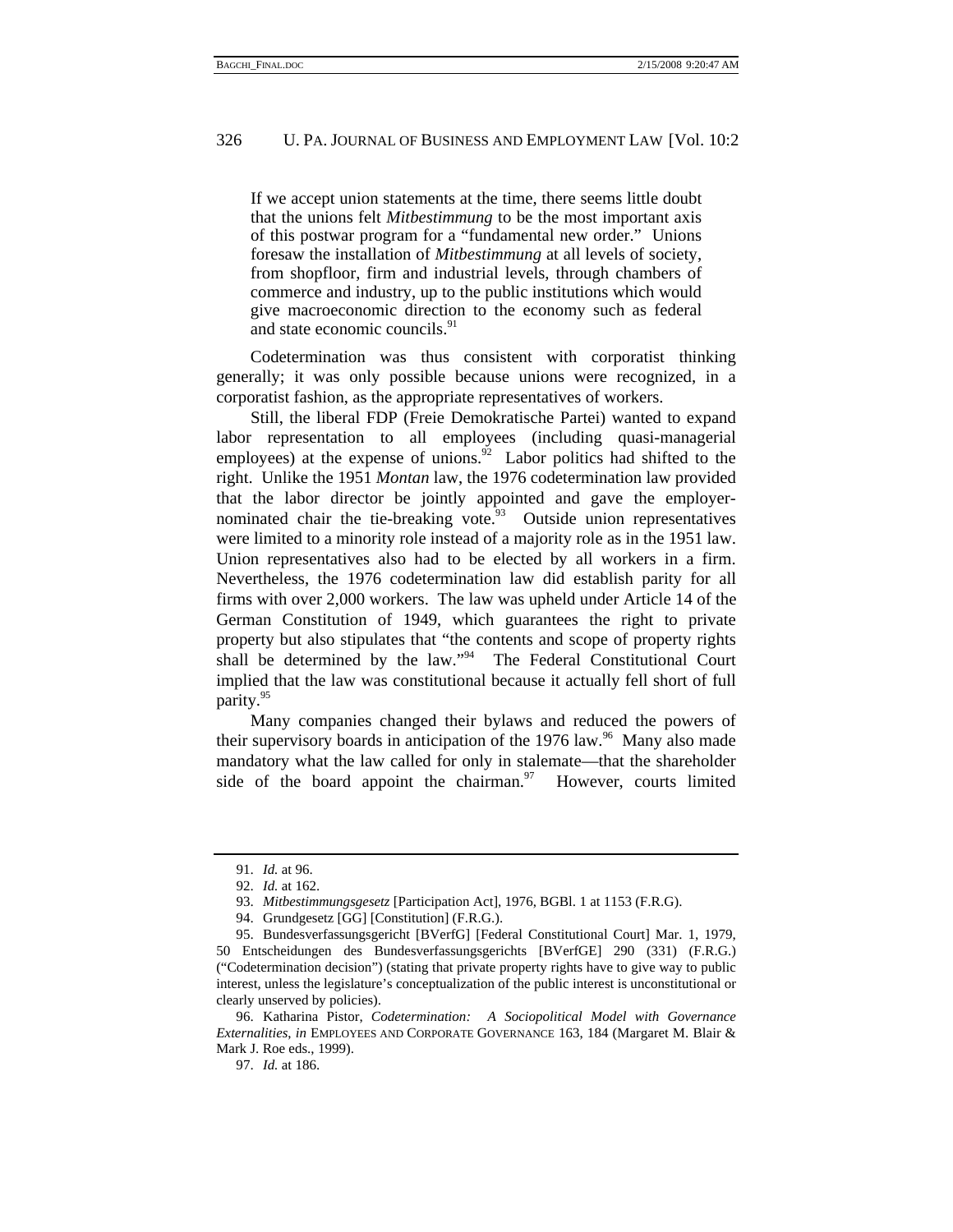shareholder efforts to undermine parity<sup>98</sup> as well as efforts to undermine the powers of the board.<sup>99</sup> But the courts did not require parity in board committees, where much of the work of supervisory boards is now conducted. In 79% of 281 joint stock companies, shareholders occupied either the majority of the seats or determined the outcome of votes by controlling the chairmanship with two votes in case of stalemate.<sup>100</sup>

Labor representatives to supervisory boards are chosen by workers, or workers' electors, in a very complex and heavily regulated election process. Some seats are guaranteed to persons nominated by trade unions, rather than by workers at the company.<sup> $[01]$ </sup> The 1976 law also gives at least one seat on the supervisory board to each class of employee (blue-collar, white-collar and upper-middle managers) and leaves other labor seats on the board proportional to payroll. The supervisory board elects one person to be chairman by a two-thirds vote. If no one gets two-thirds, separate votes are held by labor and shareholder representatives, with the labor side electing the vice chairman and the shareholder side electing the chairman. The rule ensures that no labor candidate for the chair can win without shareholder consent. The chair and the chairman's extra vote therefore goes to shareholders.

The Biedenkopf Commission found that German worker-directors emphasized the social aspects of board decisions but had little effect on investment decisions, dividends, and takeovers.<sup>102</sup> Nevertheless, the informational role of codetermination is significant in allowing unions to expand the scope of their influence. This informational advantage of codetermination is undercut by the informal processes firms use, perhaps to avoid the law's intended consequences. Decisions may be negotiated in advance of (infrequent) board meetings and there are indications that the information flow to the supervisory board is limited in anticipation of

 <sup>98.</sup> Bundesgerichtshof [BGH] [Federal Court of Justice] Feb. 15, 1982, in 14 Der Betrieb 742, 747 (1982) (F.R.G.).

 <sup>99.</sup> *Id.*; Bundesgerichtshof [BGH] [Federal Court of Justice] Nov. 14, 1983, in 2 Der Betrieb 104 (1984) (F.R.G.).

 <sup>100.</sup> Pistor, *supra* note 96, at 187.

 <sup>101.</sup> Two seats are guaranteed for union-nominated on boards with either twelve or sixteen members, or three seats on twenty member boards.

 <sup>102.</sup> Report of the Mitbestimmungskommission (Federal Commission on Codetermination), "Mitbestimmung im Unternehmen," January 1970, BTDrucks 4/334; *See also* CARNOY AND SHEARER, *supra* note 10, at 254. *But see*, JAMES C. FURLONG, LABOR IN THE BOARDROOM: THE PEACEFUL REVOLUTION 7 (1977) (showing that Eugen Loderer, head of IG Metall, approved a Volkswagen assembly plant in the United States on the condition that the board approve any increase in the percentage of U.S. components in Americanassembled cars).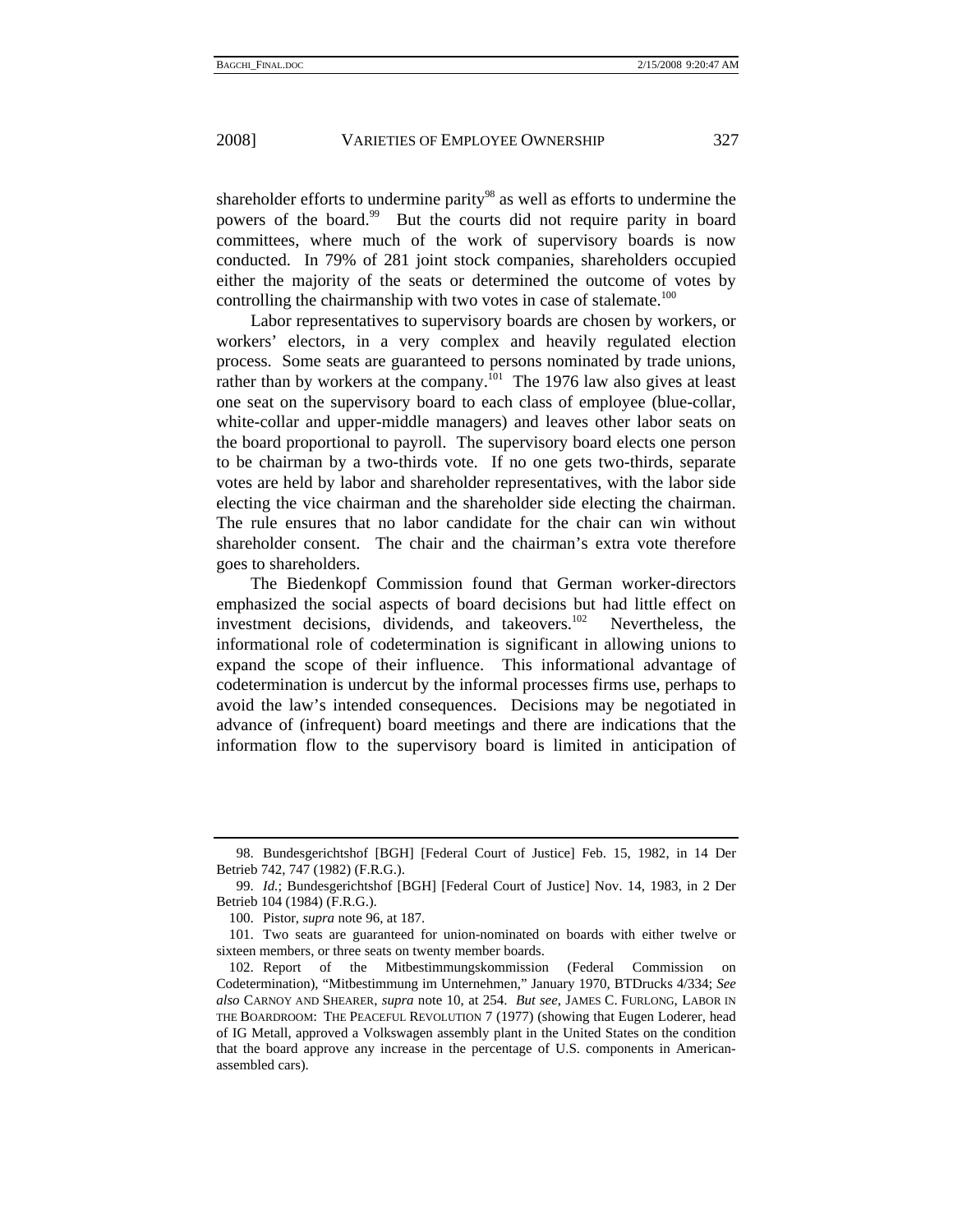labor's access.<sup>103</sup> But the informality of the process takes place on both the labor and the shareholder sides, as well as across sides. One of the effects is to limit accountability, which enhances the ability of worker representatives to negotiate compromises.<sup>104</sup>

Unions are able to dominate codetermination. Although workers may not want to delegate their codetermination rights to unions completely, in the sense that they will vote for non-union candidates in the supervisory board primaries, in the actual election they vote overwhelmingly for union candidates. The main effect of non-union candidacies in the primaries is therefore to steer the union in the "right direction" rather than to jeopardize union control. The multi-step process by which board members are elected works to the unions' advantage, because "the selection, nomination, and election of electors . . . is more easily controlled by the union apparatus than in direct elections  $\dots$ ."<sup>105</sup>

#### 2. Unions and Works Councils

A similar dynamic of union co-optation played out in the context of works councils, the second site of worker control. While works councils could have turned out to be administrative and informational instruments for management, they have instead become semi-coordinated worker agents.

The 1848 Frankfurt Constitutional Assembly debated a measure that would have established factory committees with powers to participate in owners' decision-making processes. Even without legislation, such committees were set up voluntarily in some companies in the following years. In 1905, the Prussian Mining Law ordered the creation of workers committees in mining companies with over 100 employees. An attempt to

 <sup>103.</sup> *E.g.*, Pistor, *supra* note 96, at 191 (showing that not all members of supervisory boards receive the auditor's report, even though they are required to report to the supervisory board. Firms are afraid that union officers will leak information to unions).

 <sup>104.</sup> The potential conflict of interest generated by unions dual role was evident in a discussion of codetermination at Volkswagen:

Although both unions and employees will be strongly opposed to any layoffs during difficult times, it is not inconceivable that the employees might be willing to accept wage cuts in order to avoid mass work force reductions while the union would defend the existing wage level of a pace setter even at the expense of layoffs. As long as the union dominates the employee information media and as long as management, for its own reasons, is not interested in challenging this point, this real but hidden conflict between union and employees will not manifest itself openly.

ALFRED L. THIMM, THE FALSE PROMISE OF CODETERMINATION 136 (1980). The informal decision-making enables "key board figures to let their positions be known without having to defend them in public." *Id.* at 142. The decision-process is thus driven by defaults.

 <sup>105.</sup> *Id.* at 149.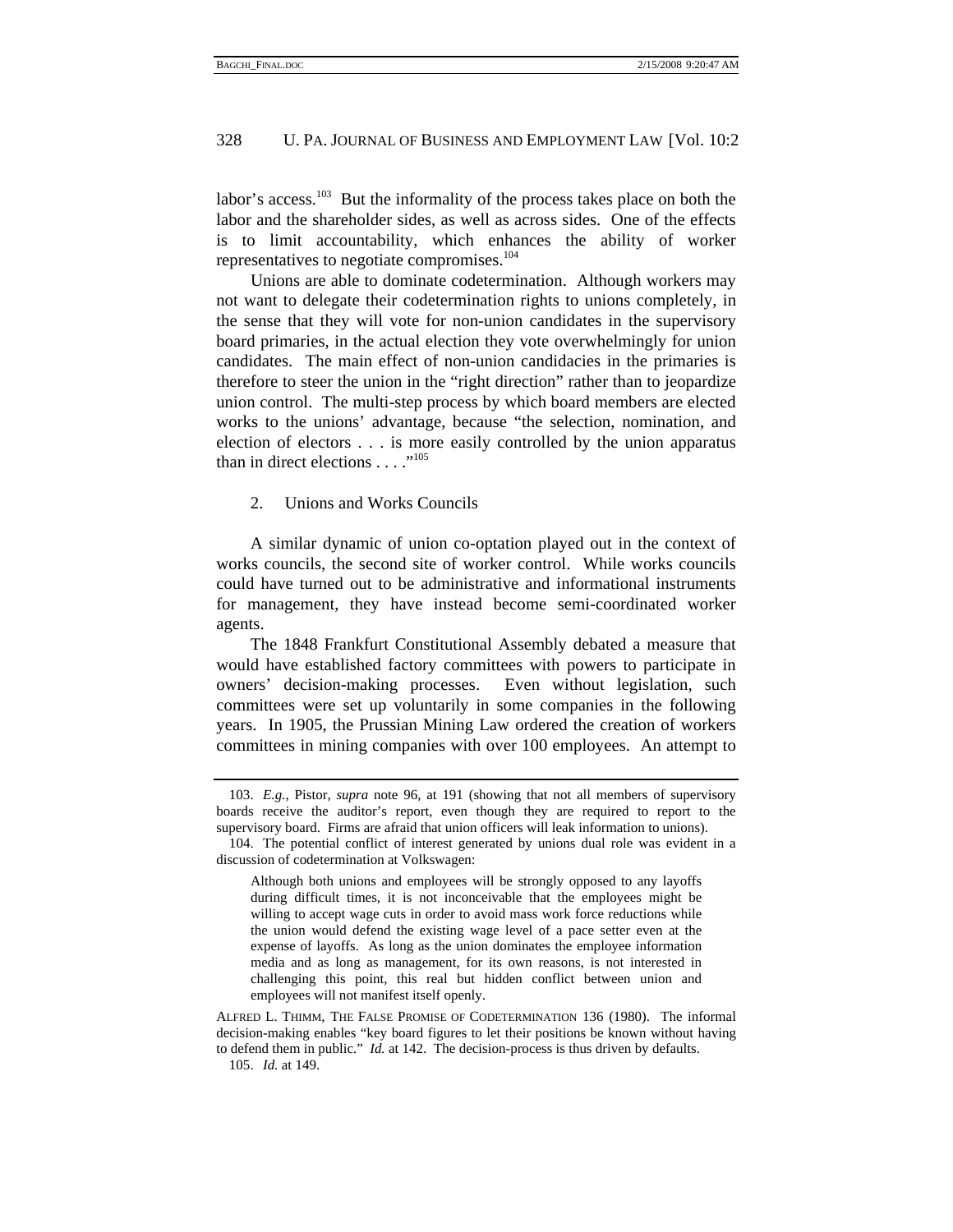widen the rule failed to muster Reichstag approval. However, works councils with consultative powers were mandated in all war-related plants with over fifty employees in 1916 and were prominent in the Weimar Constitution of 1919.<sup>106</sup> A 1922 law required companies with supervisory boards to give one spot to a works council member. The Nazi "Law for the Arrangement of National Work" dissolved all these bodies. That fact only gave them special status after World War II.<sup>107</sup>

Unlike the 1920 Works Council Law, the 1952 Works Council Law<sup>108</sup> emphasized the independence of works councils from unions, even as it placed various legal constraints on their activities and purposes. It granted councils narrower powers in personnel decisions and fewer plant changes required consultation. The 1952 law was a disappointment for organized labor because it restricted union activity in the plant and made works councils the sole legal representatives at the shop level. Unions opposed the law, favoring instead the centralization of authority, especially with respect to collective bargaining.<sup>109</sup> But unions responded to passage of the law by establishing parallel union shop steward committees in all plants. These committees draw up candidate lists for works council elections.<sup>110</sup> As a result, usually less than 15% of works councilors are nonunion.<sup>111</sup> While a challenge to the centralization policy in the late 1960s decentralized some bargaining to regional bargaining districts, power was not ceded to the shop floor. Instead, the 1972 revised Works Constitution  $Act<sup>112</sup>$  "strengthened the rights of works councils vis-à-vis management, even as it explicitly reinforced their subordination to the central union."<sup>113</sup> Since unions had successfully co-opted works councils, their strategy at that point was to reinforce rather than undermine the institution.

The 1972 *Betriebverfassunggesetz* enhanced the rights of works councils to obtain information from management and gave works councils extensive powers over personnel policy. It granted full codetermination rights on issues such as working time arrangements in the plant, short-time work, overtime, work breaks, the establishment of vacation times, plant wage systems, and the setting of piece rates (para. 87). Managers must inform and consult the works councils on planned changes in jobs or production systems, on the introduction of new technologies, and on other alterations in the work environment (para. 90). They must secure, in

 <sup>106.</sup> FURLONG, *supra* note 102, at 15.

 <sup>107.</sup> *Id.* at 16.

 <sup>108.</sup> Betriebsverfassungsgesetz [Labor Management Relations Act], 1952 (F.R.G.).

 <sup>109.</sup> KATHLEEN THELEN, UNION OF PARTS: LABOR POLITICS IN POSTWAR GERMANY 64 (1991).

 <sup>110.</sup> *Id.* at 78.

 <sup>111.</sup> *Id.* at 80.

 <sup>112.</sup> Betriebsverfassungsgesetz [Labor Management Relations Act], 1972 (F.R.G.).

 <sup>113.</sup> THELEN, *supra* note 109, at 65.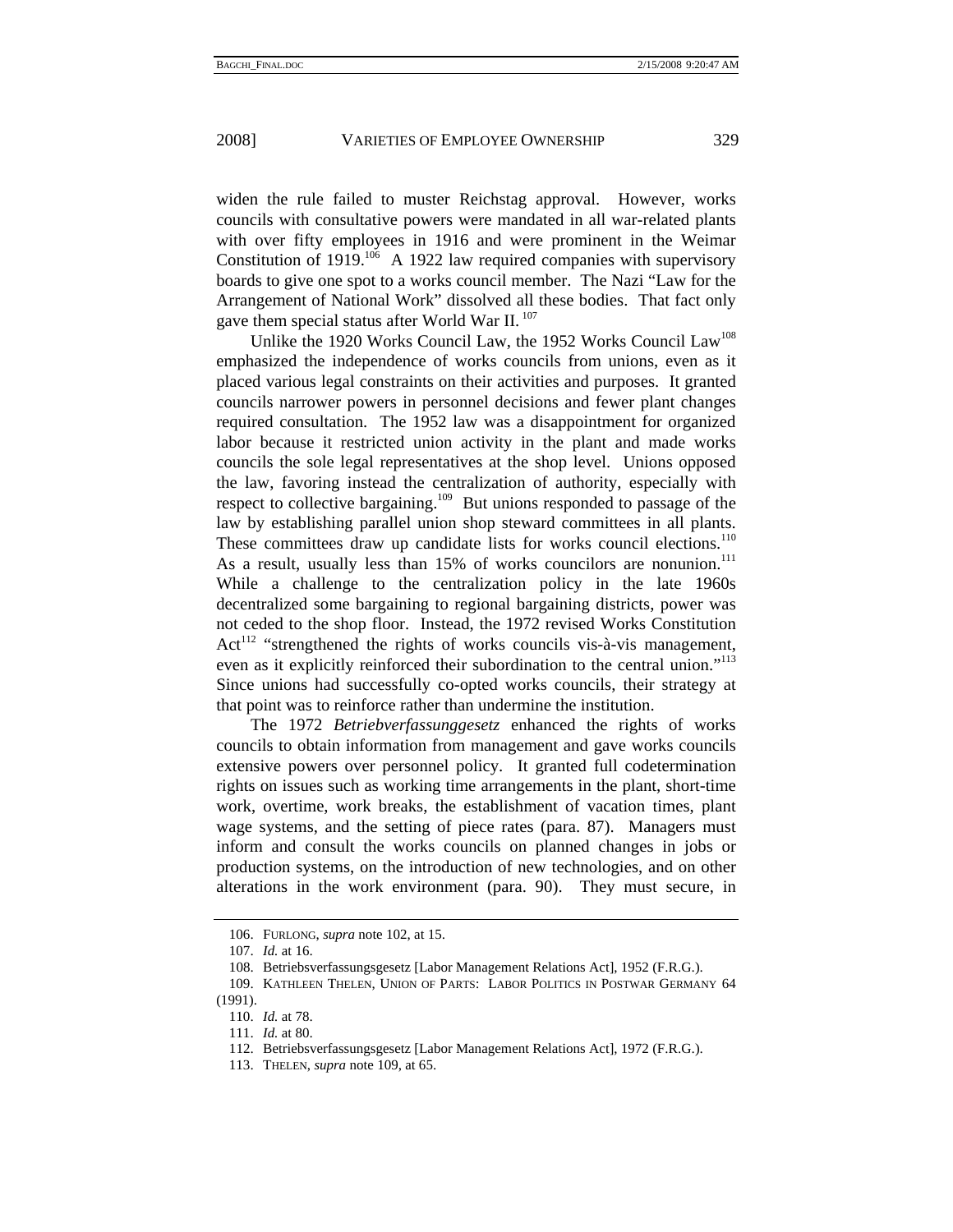advance, the consent of the works council on a range of personnel decisions affecting individual workers, including job assignments, classifications and reclassifications, and transfers (para. 99). Employers enacting major changes have to bargain with works councils over measures to protect workers interests, or over compensation (para. 111-2).

Works councils are elected every three years under the 1972 Act. Although all workers are entitled to vote and stand for election, about 80% of works councilors are elected from candidates put up by their respective DGB unions, so "the works council has in effect become the organizational center of industrial unions at the workplace." Councils have legal rights to consultation and co-decision making on a range of specified issues and "in large firms their factual strength often exceeds their legal powers." They are also legally charged with supervising the implementation of industrial agreements, but are barred from negotiating on subjects settled by those agreements, for example, wages. Works councils may not call for a strike; rather, they must resort to mediation, arbitration, and adjudication.<sup>114</sup>

Works councilors face a similar conflict of interest to that of union officers on supervisory boards. Their formal duties are legally defined and confined to a particular range of interests, but as union officers, they are also aware of the larger industry goals of their parent unions. For example, works councils bargain unofficially over supplemental wages and benefits (*übertarifliche Leistungen*) that can form a significant part of workers' wages, but which undermine the wage compression policies of the central union through wage drift (especially in good times).<sup>115</sup> By dominating works councils, unions are able to internally manage the potential conflicts between those workers who would benefit from local wage supplements, and those workers who would see their relative wages decline. Although common union ties will enable worker representatives at various levels in the firm to cooperate more smoothly, it may also increase the range of interests represented, since workers elsewhere in industry, represented by a common union, also have a stake in the cumulative effect of shop-level decisions. The range of interests represented is not so important to the manageability of worker control where homogeneity can be institutionally engineered.

It may be that the consequence of this model is that workers do not expect to relate to their councilors as representatives, but rather perceive them as trustees on the one hand, and practical resources on the other. In a Siemens survey, 43% of employees said they expected "counsel and information" from central works councils, 36% expected help in solving general problems, and 10% expected assistance in dealing with top

 <sup>114.</sup> Wolfgang Streeck, *Industrial Relations in West Germany: Agenda for Change*, in FORSCHUNGSSCHWERPUNKT ARBEITSMARKT UND BESCHÄFTIGUNG (IIMV) 4-5 (1987).

 <sup>115.</sup> THELEN, *supra* note 109, at 82-83.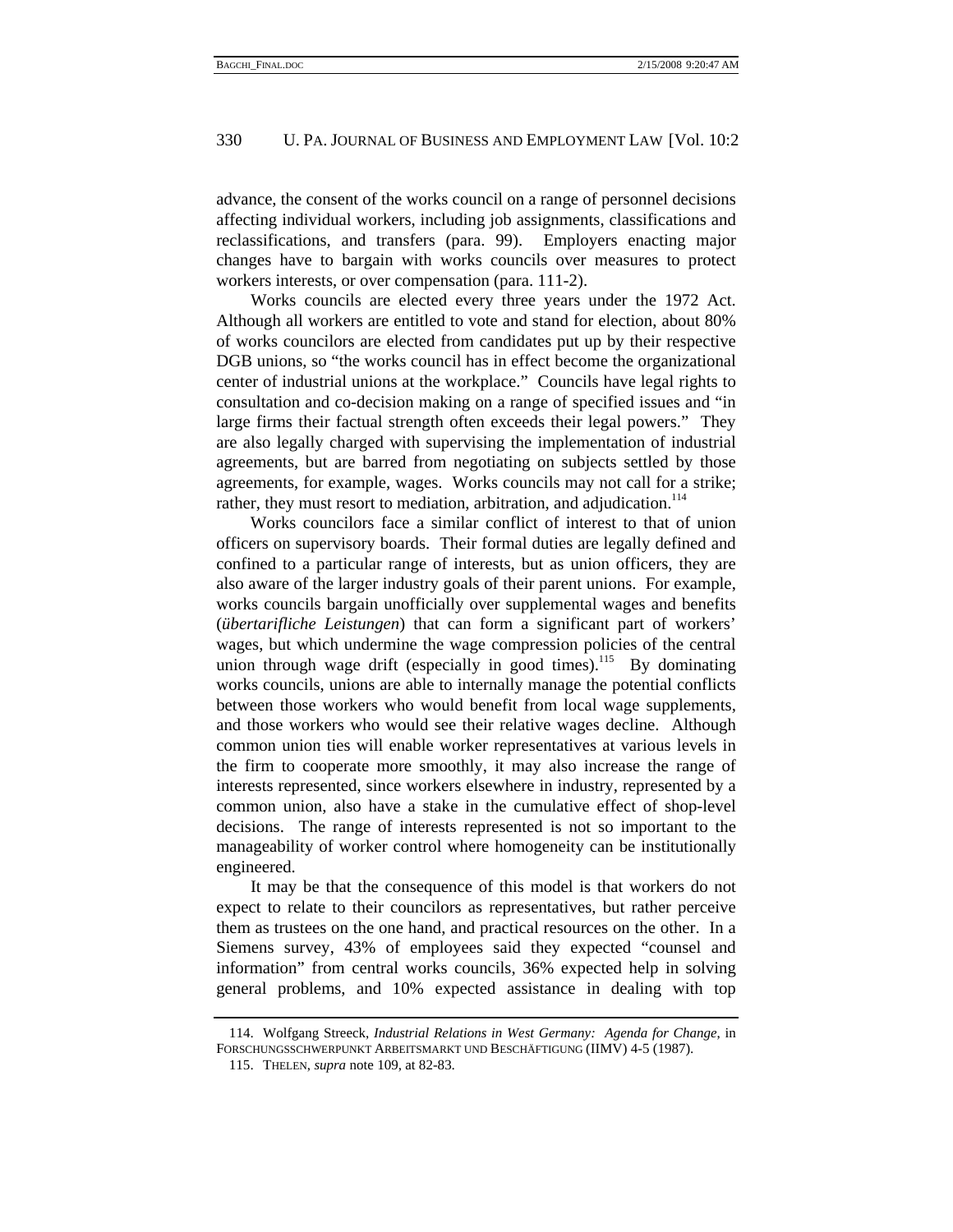management.<sup>116</sup> Workers were probably aware that works councilors also had a managerial role, but they did not see it as representative any more than they might see a bureaucrat as representative. The bureaucrat, like the works councilors, is supposed to act in workers' interests and provide certain services to workers, but they are agents, not representatives. Of course, workers might assign this role to works councils even if councilors had no meaningful ties with unions. Indeed, 75% of surveyed work councilors expected primarily training and information from IG Metall and only 15% expected active policy guidance.<sup>117</sup> However, that works councilors stand on a "union ticket" and are union-trained suggests that their union ties have an impact on the performance of their works councilor duties.

Union control of codetermination and works councils allows workers to exercise control over the management of their firms. Union control is only possible because unions are already delegated significant powers in the representation of worker interests in the context of collective bargaining. Because their control is well entrenched, and thus far has adequately secured workers' share of firm profits, collective control rights, rather than individual rights to residual income, characterize German employee ownership.

*D. Sweden* 

Sweden may be one of the most egalitarian societies in the world, but it is all a matter of perspective. To some Swedes,

the unequal distribution of wealth and economic power in Scandinavia has not been broken by either wage or tax policies. No matter how egalitarian economy-wide collective bargaining agreements, they can equalize income only among wage earners. No matter how socially democratic the government, it cannot escalate tax progressivity without threatening the rate of profit and savings, and thereby undermining the "high rate of investment on which full employment depends".<sup>118</sup>

The perception of inequality outside the bounds of collective bargaining agreements is not distorted. A 1968 government commission found that 5-9% of taxpayers in Sweden owned stocks or shares.<sup>119</sup> It also confirmed an unequal distribution of wealth, which remained stable between 1945 and 1965, despite progressive labor policies. In 1975, 0.3%

 <sup>116.</sup> THIMM, *supra* note 104, at 163.

 <sup>117.</sup> *Id.* at 167.

 <sup>118.</sup> Mogens Lykketoft, *Toward Economic Democracy: Wage Earner Funds*, 2 SCANDINAVIAN REV 40, 41 (1977).

 <sup>119.</sup> DARYL D'ART, ECONOMIC DEMOCRACY AND FINANCIAL PARTICIPATION 153 (1992).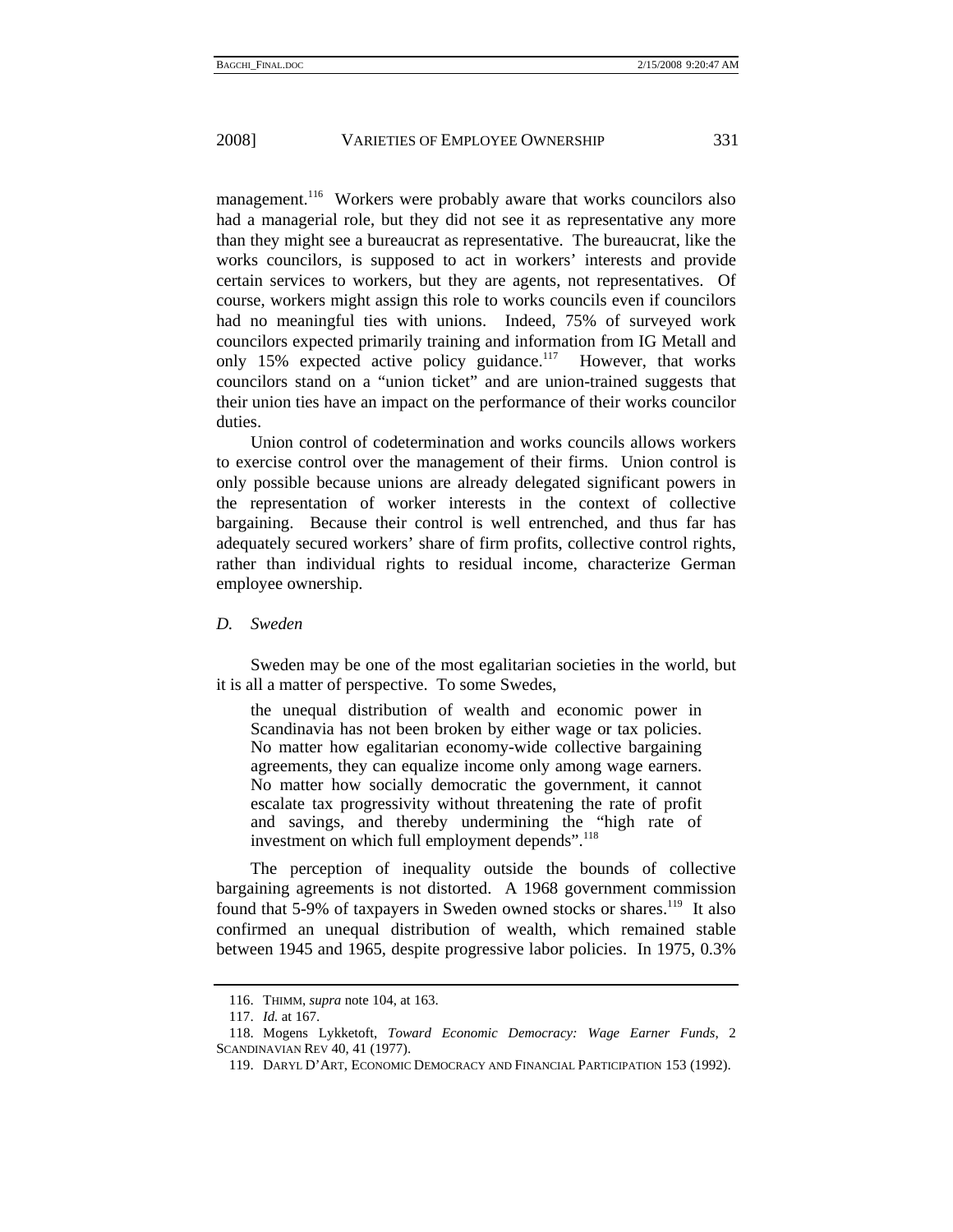of Swedish households held 50% of all Swedish shares.<sup>120</sup> A high proportion of large corporations in Sweden are privately owned, compared not only to the United States, but also to other western European countries.

At one point, employee property rights in their employers' firms combined control and residual earnings rights. The labor movement first used codetermination rights and works councils to strengthen access to residual earnings over time through collective bargains and worker control. Organized labor later reasserted its political power to secure direct residual earnings rights. But only the collective fund was of interest to unions, and its enemies were more passionate than its friends. The funds were abolished in 1992 and have not been reinstated.

#### 1. Codetermination and Local Union Control

In 1946, works council legislation enabled unions to negotiate the establishment of advisory works councils, but union leadership had little interest. In 1970-71, however, the national trade union confederation, the *Lamdsorganisationen* (LO), shifted its basic policy. It rejected article 32 of the Employers' Confederation Constitution (*Svenska Arbetsgivareföreningen*, SAF) to which it had agreed in the 1938 Basic Agreement of *Saltsjobaden*. That provision held that the allocation of work, hiring, promoting, firing, supervision, work environment, and similar areas were management prerogatives. As the SAF would not voluntarily give up its managerial prerogatives, the LO turned to the Social Democratic Party (*Socialdemokratiska Arbetarepartiet*, SAP) and obtained mandatory participation rights through government legislation.

A 1973 law (amended in 1976 and 1988) provides that in firms with at least twenty five employees, the local trade union can appoint two members to the board; elections are not required. In companies with 1,000 workers, the union may appoint three representatives. Unions decide whether to establish board representation, but are not allowed to participate in meetings where there is a bargaining-related conflict of interest, and they cannot hold a majority on the board. $121$  In 1977, the Act on Codetermination at Work made all aspects of management decisionmaking negotiable and set minimum union codecision-making rights in the absence of a governing collective agreement. The legislation also strengthened employee (union) influence on design of the workplace and gave unions priority in interpretation of collective bargaining agreements (until the interpretation is decided by the courts or arbitration). Employers

 <sup>120.</sup> Jonas Pontusson & Sarosh Kuruvilla, *Swedish Wage-Earner Funds: An Experiment in Economic Democracy*, 45 INDUS. & LAB. REL. REV. 779, 782 (1992).

 <sup>121.</sup> Lagen om arbetstagarrepresentation i styrelsen [Act on Management Representation] (1988) (Swed).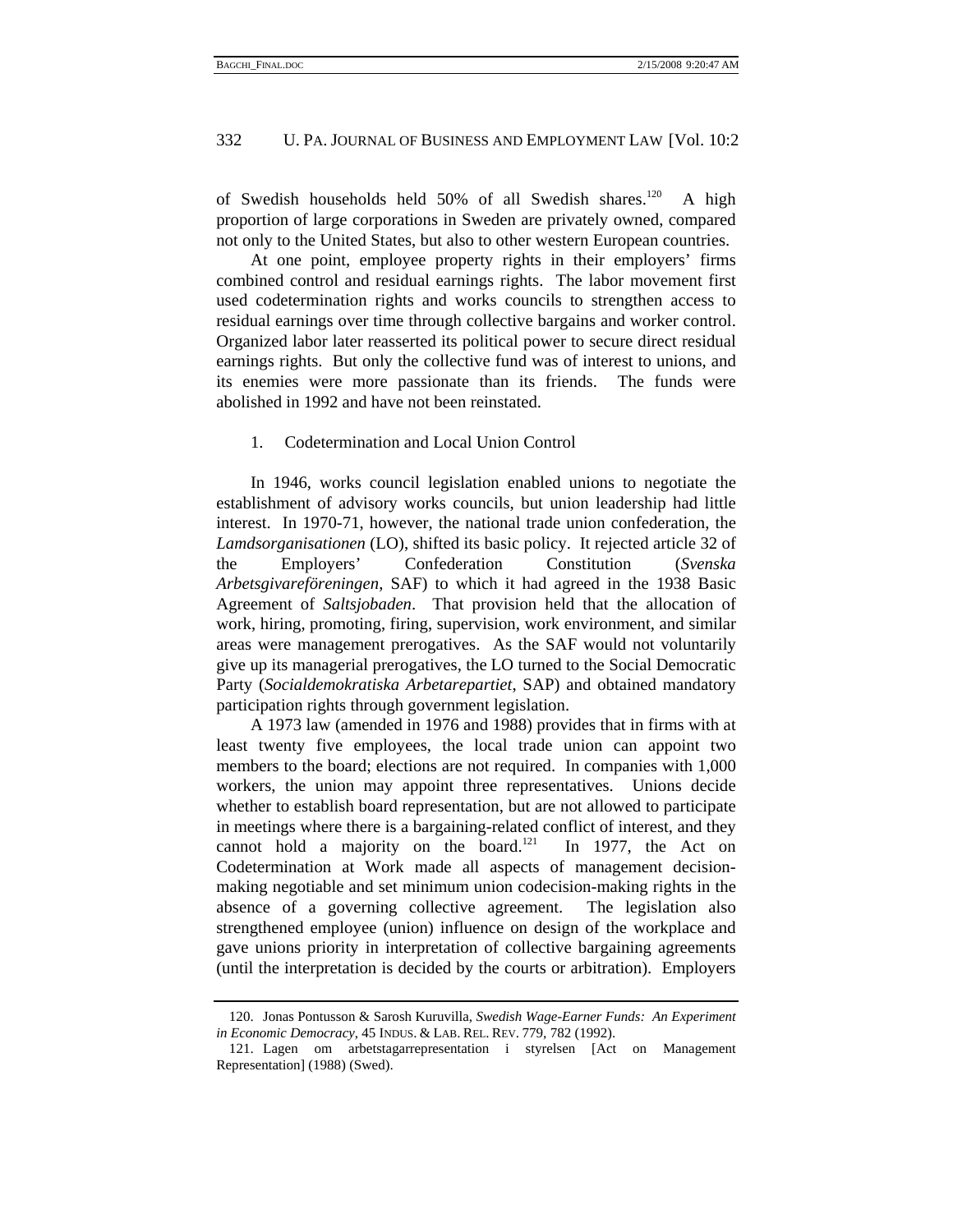must initiate discussion on any contemplated change in the terms and conditions of employment, and unions have access to virtually all company documents.<sup>122</sup> Unions in Sweden thus dominate the exercise of workers' control rights. Unlike in Germany, where unions have been able to dominate codetermination and works councils strategically, the political alliance between the LO and the SAP ensured union control. In fact, the substantial legal rights are specified as minimums on which collective bargaining agreements were expected to build, as they have.

#### 2. Collective Wage Earner Funds (Löntagarfonderna)

The Fourth National Pension Fund of 1974 set a controversial, but later generally accepted, precedent of investing pension funds in corporate shares. Although capital formation through pension funds is common in Western Europe, legal rules limit risk and corporate influence. In Sweden, less than 1% of pension savings were in corporate shares before 1983 wage earner funds were introduced.<sup>123</sup>

Proposals for employee participation in profit sharing on an individual basis were advocated for many years by members or the Executive Committee of the Swedish Liberal Party. But most Swedes rejected the "bourgeois idea of creating more harmonious industrial relations and, thus, increasing productivity  $\dots$  ."<sup>124</sup> They feared that "individual profit-sharing would surely ruin the system of collective bargaining and also threaten the wages policy of the trade unions. Such a system, it was argued, would unduly favor employees in the profitable companies and, thus, impede trade union efforts at wage-leveling between high and low profit industries." $125$  The political conditions for wage-leveling were central to the wage strategy of the LO. High wages were exacted uniformly from firms regardless of productivity on the principle that workers' earnings should not vary depending on the profitability of their employers, and on the hope that workers from less efficient firms would be transferred (through the market) to more efficient, more profitable firms. The latter firms would grow and expand their workforces since they would have relatively more profits to reinvest as a result of wage uniformity.<sup>126</sup> Already, wage solidarity, on a more dramatic scale than was the case in

 <sup>122.</sup> Medbestämmandelagen [MBL] [Act on Employee Participation in Decision-Making] (1976) (Swed).

 <sup>123.</sup> Pontusson & Kuruvilla, *supra* note 120, at 782-83.

 <sup>124.</sup> Erik Åsard, *Employee Participation in Sweden 1971-1979: The Issue of Economic Democracy*, 1 ECON. & INDUS. DEMOCRACY 371, 373 (1980).

 <sup>125.</sup> *Id.*

 <sup>126.</sup> This was known as the *Rhen* or *Rehn-Meidner* model.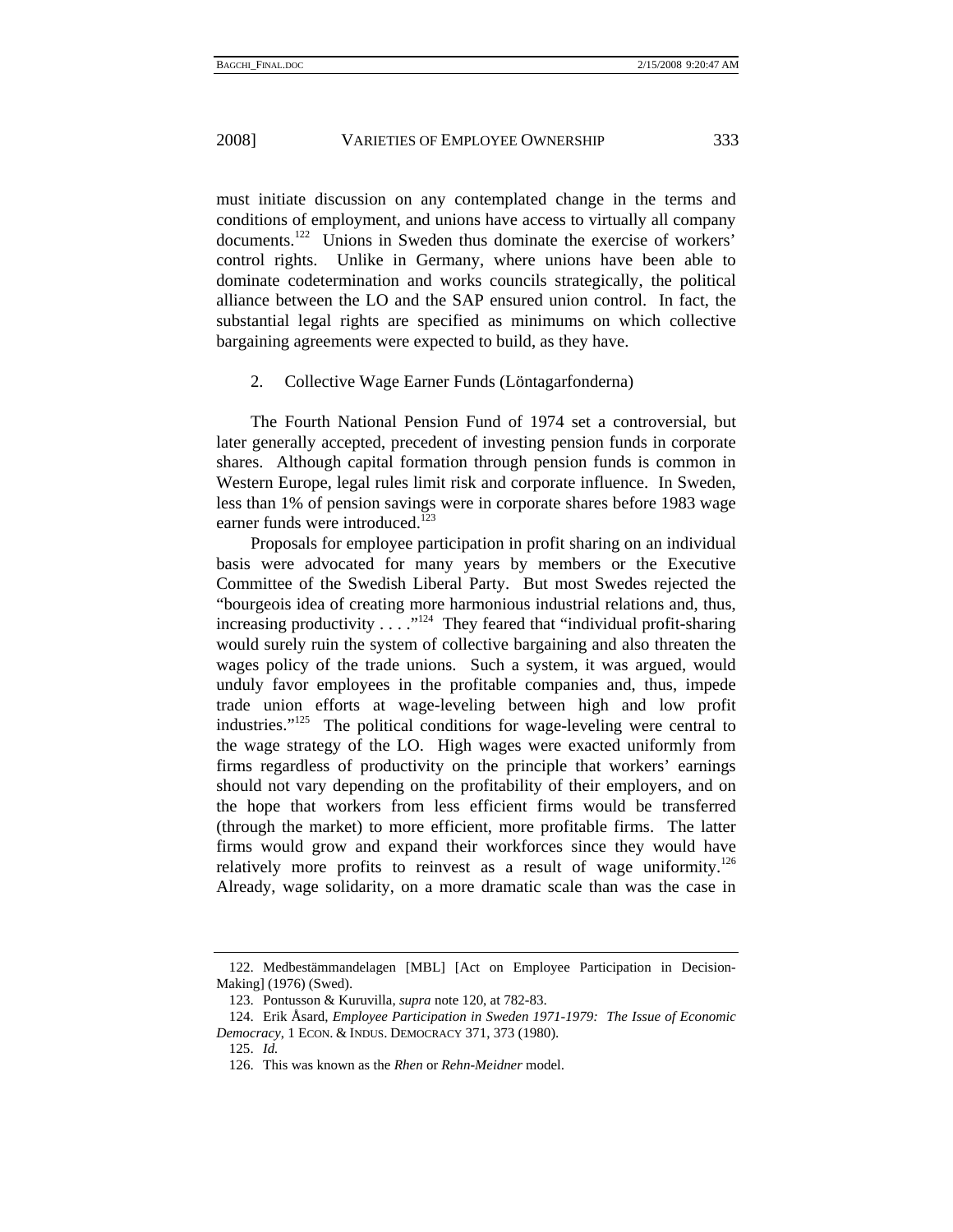Germany, was a tricky political business. Individual residual earnings rights would undermine that policy.

The purpose of the wage earner funds was not directly ideological, in that it did not attempt to secure economic democracy. The purpose was to secure full employment by increasing investment capital by some nonpublic but also nonprivate means.127 Although the *Rhen* model anticipated an expansion of employment in profitable firms, in fact the government had to dramatically expand public employment to maintain full employment. (This occurred, in part, because these developments coincided with the rapid entrance of women into the labor market and unfavorable post-1975 global markets.) Eventually, public deficits and rapid inflation called for a return to a private investment/private employment strategy. Private employment prospects hinged on private investment decisions. Wage earner funds were a means of generating and directing capital for private investment. Control was sought for the purpose of promoting employment, and individual residual earning rights, especially if they could be cashed in at will, would not serve that purpose. Instead, transferring residual earnings rights to individual workers could operate like an inflationary wage increase.<sup>128</sup>

Already in 1975, LO-economist Rudolf Meidner proposed to channel company profits into a trade-union-administered wage-earners' investment fund which would have made the LO and the TCO (white-collar union) the majority stockholder of all incorporated Swedish firms within twenty five to thirty five years.<sup>129</sup> The Olof Palme government endorsed a variant of the proposal, which three out of four union members opposed; his government subsequently fell. In 1976, LO President Gunnar Nilsson exclaimed that "[w]ith or without employee investment funds an inexorable change is taking place in the part to be played by the trade unions."<sup>130</sup> The Palme proposal would have had incorporated enterprises with over fifty employees issue special stock certificates equal to 20% of pretax profit into collective employee funds. The dividends paid on those shares would flow into a central clearing fund owned and managed by trade unions. SAF proposed, as an alternative, that 1% of the annual wage bill be deposited into decentralized regional funds that would invest in the shares of Swedish industry. After five years, employees either could cash in their shares and spend the money, or invest in regular Swedish stocks.<sup>131</sup>

 <sup>127.</sup> Andrew Martin, *The Dynamics of Change in a Keynesian Political Economy: The Swedish Case and Its Implications*, *in* STATE AND ECONOMY IN CONTEMPORARY CAPITALISM 88, 112 (Colin Crouch ed., 1979).

 <sup>128.</sup> D'ART, *supra* note 119, at 160.

 <sup>129.</sup> THIMM, *supra* note 104, at 193.

 <sup>130.</sup> *Id.* at 194.

 <sup>131.</sup> *Id.* at 195.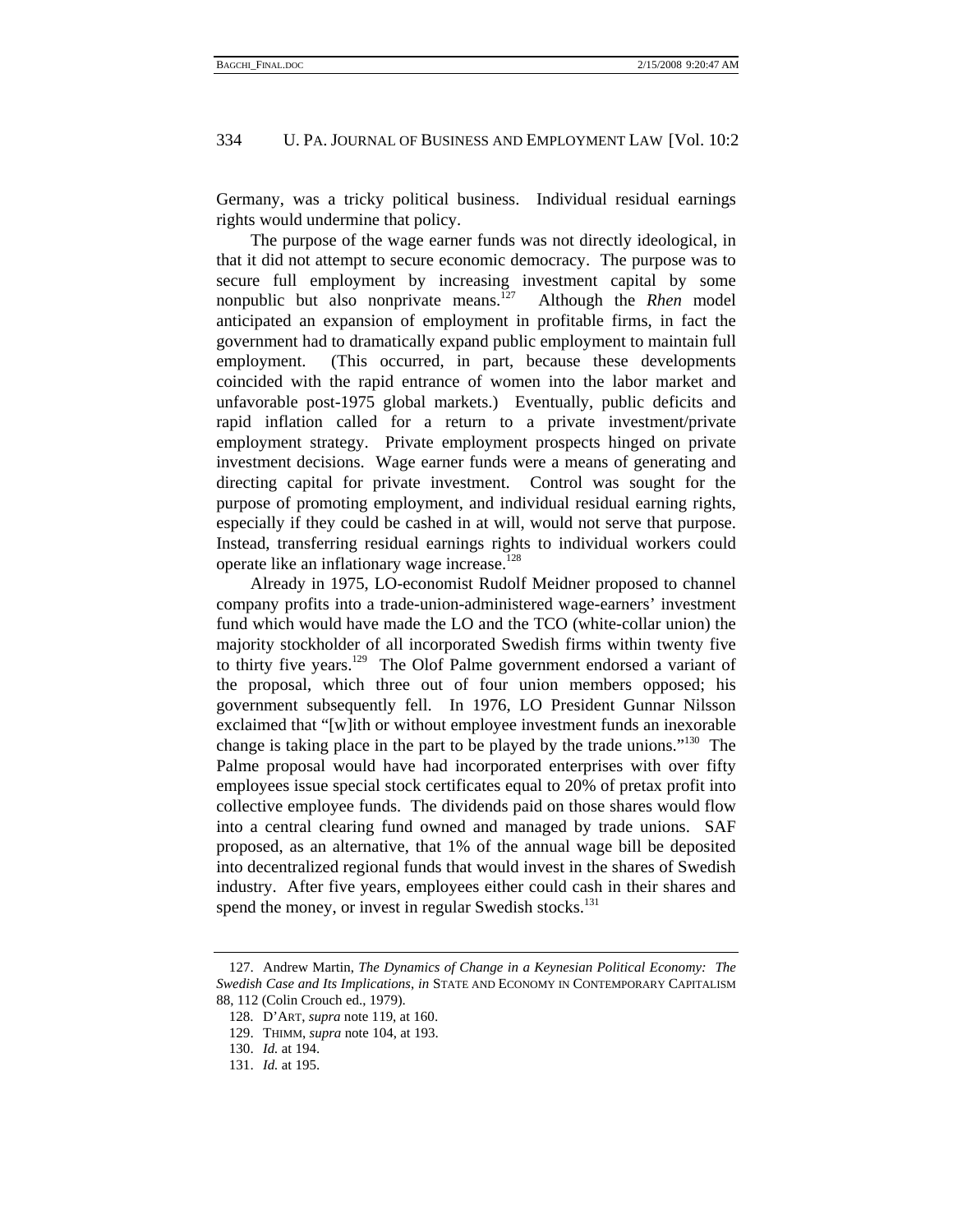Although less than a third of the workforce would be employed by firms eligible to participate in profit sharing, the operation of the fund was to benefit all workers collectively. Half the funds were to be used to purchase shares from companies participating in the scheme if they issued new shares. This would not only maintain the rate of worker participation, but also render the funds an available source of equity for firms. The other half were to be used to provide research and educational services to all local unions and boards of sector funds. The central fund would not vote its shares. Employee influence would be achieved through representation on company boards of directors, the extent of which would depend on the extent of central fund shareholding.<sup>132</sup>

The final version of the wage earner fund bill was passed in December 1983 with 164 votes in favor from Social Democrats and 158 against from Centre Liberals and Conservatives. It was less "visionary" than earlier LO proposals. Communists abstained from the vote because the proposal "encouraged false reformist illusions."<sup>133</sup>

The law set up five regional boards. Each had nine representatives, with five worker representatives usually appointed by LO and the whitecollar union confederation (*Tjänstemännens Centralorganisation*, TCO). Others board members were appointed by the government. Because businessmen refused to participate, representatives were chosen from cooperative enterprises, local government officials, and academics.

The funds had two revenue sources. First, each firm had to contribute 20% of pre-tax profits exceeding 1 million SEK, or 6% of total payroll costs, whichever was higher. Second, a 2% payroll tax was imposed on all public and private corporations. Each regional fund received one-fifth of the combined revenue from these two sources. They were to invest only in Swedish companies and no fund could control more than 8% in a corporation. Fifty percent of the voting rights in a company would be transferred to the local union upon the union's request. The fund was to transfer 3% on invested capital to the National Pension Fund each year. This connection with the pension fund would help the underfunded pension system, transmit money back to employees, and locate the entire scheme in an existing legal framework.<sup>134</sup>

In fact, wage earner funds did not manage their portfolios differently than private investment companies.<sup>135</sup> They came to own a maximum of approximately 5% of share capital in Sweden. Voting rights were transferred to local unions in most cases, but they represented only a small proportion of the total votes (0.5-4.0%). Unions nevertheless used the

 <sup>132.</sup> D'ART, *supra* note 119, at 162.

 <sup>133.</sup> *Id.* at 193.

 <sup>134.</sup> *Id.* at 197.

 <sup>135.</sup> Pontusson & Kuruvilla, *supra* note 120, at 790.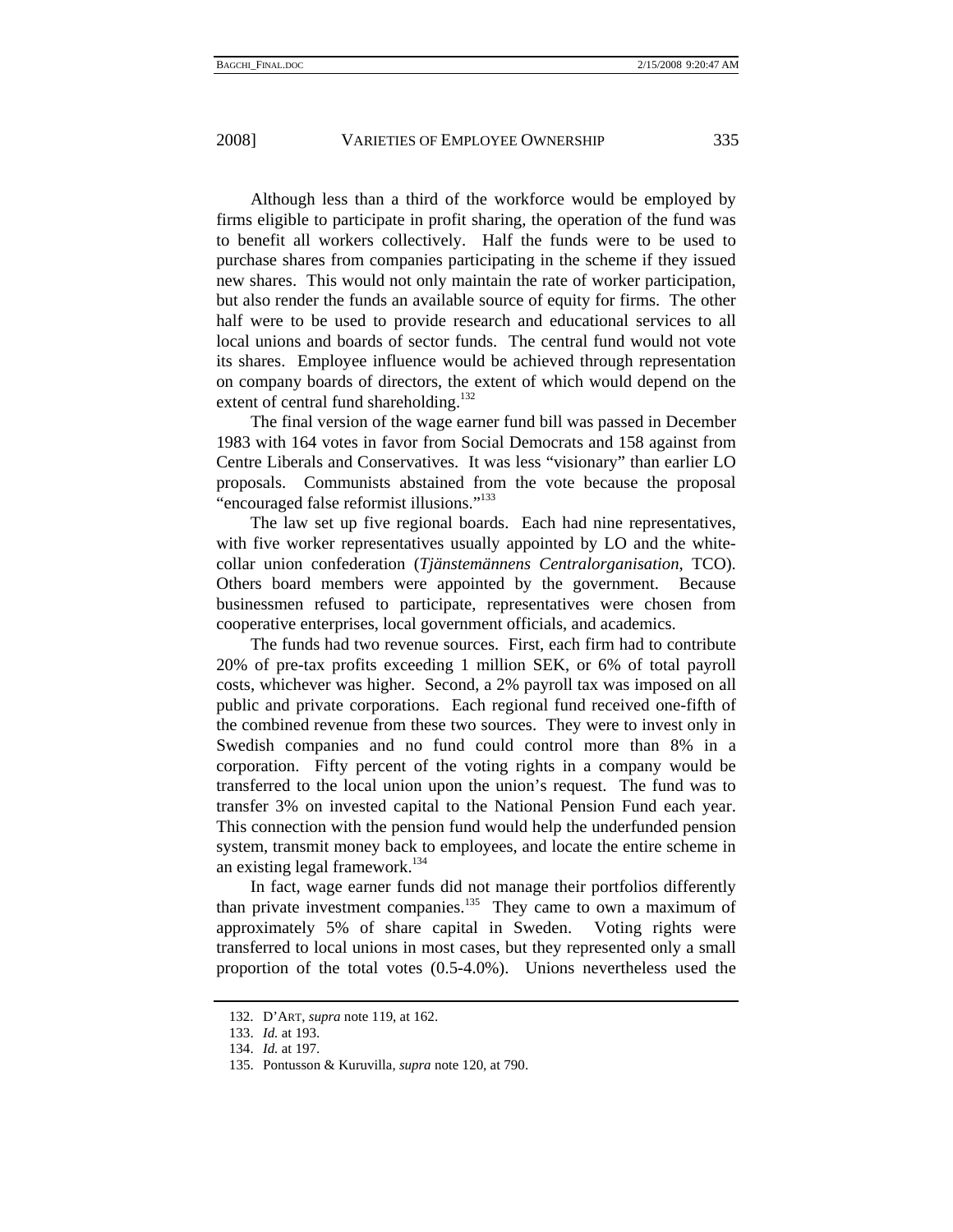votes in a variety of ways, from acquiring information from management, to free lunches at annual general meetings. $136$ 

The center-right coalition that governed Sweden between 1991 and 1994, headed by the Conservative party (*Moderata samlingspartiet*), abolished wage earner funds in 1992. As the law only provided financing through 1990, it had only been managing existing assets for the previous two years. Its demise was the price of a divisive yet politically-dependent approach to employee ownership. That the funds have not been reinstituted in part reflects a choice of proponents to expend political capital elsewhere. More longstanding features of the Swedish model, including its highly centralized wage bargaining system, were deteriorating throughout this period. But it probably also reflects the minimal impact of the wage earner funds, and the availability of other means by which to induce full employment in the second half of the 1990s.

The first weapon of strong unions is collective bargaining. Collective wage earner funds were endorsed as a means of generating and controlling private investment to maintain full employment. When they proved to be an ineffective, yet politically costly means to that end, Swedish unions sought to exercise control by other means. Wage agreements were the primary means by which workers would secure their share of firm profits.

#### IV. CONCLUSION

Employee ownership serves several of the same "final ends" in different countries. Workers are to gain more from the profitability of their employers, and to be more secure in their employment and in their retirement. But, those final ends can be attained through a range of intermediate means, each of which may be regarded as an end in itself in the medium term. For example, legislation might transfer or create incentives for firms to transfer a share of profits to workers (residual income rights); or, legislation might empower workers to raise the present and/or deferred price of labor in proportion to profitability (control). The latter avoids many risks associated with concentrated residual earnings rights but is only possible under certain institutional conditions. Most significantly, unions must be capable of mediating and representing worker interests; unions must be positioned to exercise worker control rights.

Direct voting is an inadequate means by which to exercise worker control in any large firm. The election of union officers is an alternative by which individual interests can orient the exercise of control rights vested in workers as a group. If the unit to which control rights are assigned encompasses all workers in the economy, no meaningful control is

 <sup>136.</sup> GEORGE, *supra* note 84, at 179-181.